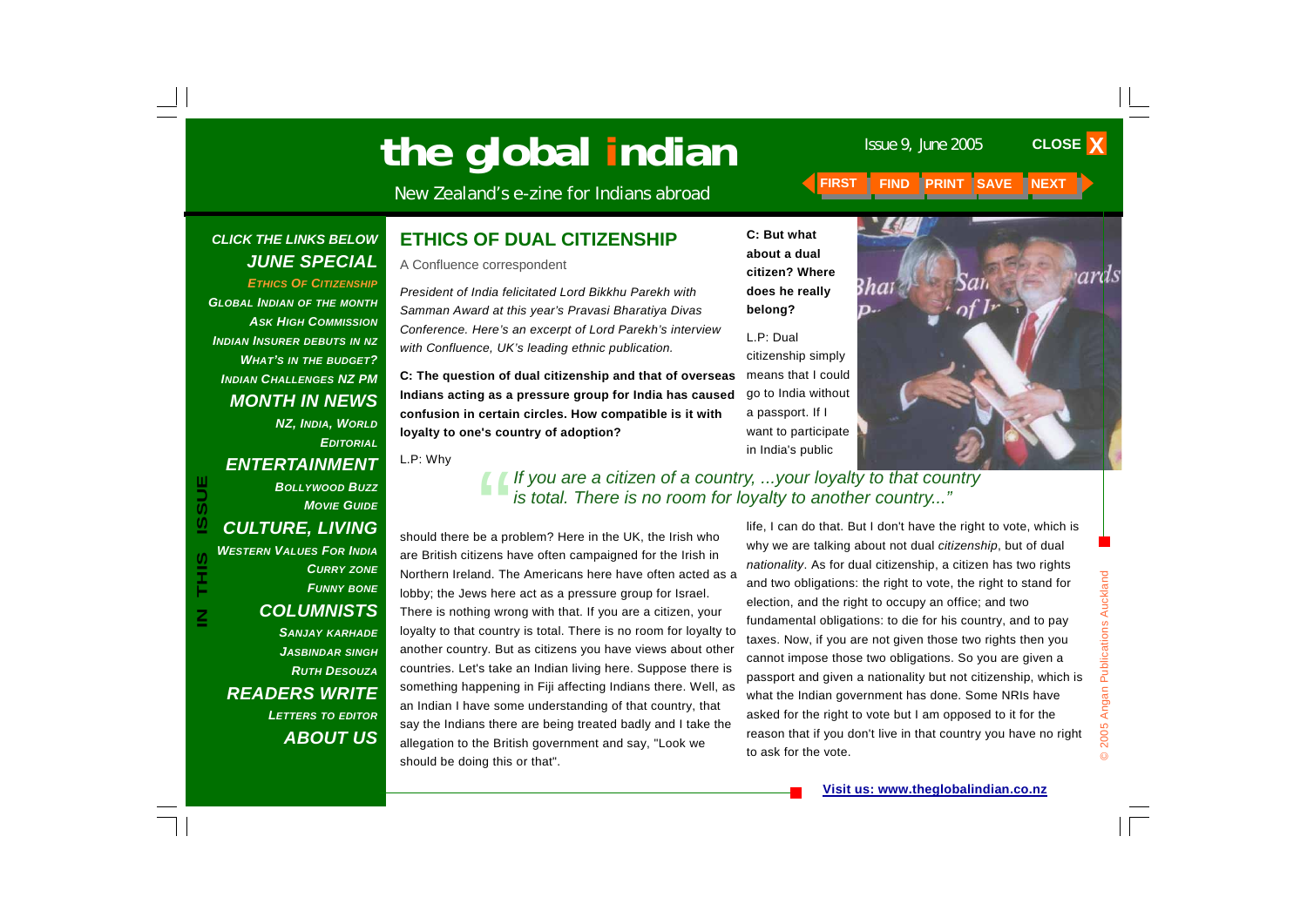### **ISSUE 2005 THE MONTH A READ READ PRINT SAVE NEXT A CLOSE X**

### *CLICK THE LINKS BELOW JUNE SPECIAL ETHICS OF CITIZENSHIPGLOBAL INDIAN OF THE MONTH*

*ASK HIGH COMMISSIONINDIAN INSURER DEBUTS IN NZ WHAT'S IN THE BUDGET? INDIAN CHALLENGES NZ PM MONTH IN NEWS* 

*NZ, INDIA, WORLD EDITORIALENTERTAINMENT BOLLYWOOD BUZZMOVIE GUIDECULTURE, LIVING* 

*WESTERN VALUES FOR INDIACURRY ZONE FUNNY BONE COLUMNISTS SANJAY KARHADE JASBINDAR SINGH RUTH DESOUZAREADERS WRITE* 

**IN THIS ISSUE**

S<br>王

**USSU** 

*LETTERS TO EDITOR ABOUT US*

hen you walk<br>through the numerous aisles of Mitre 10 Mega in Henderson, it is easy to get lost, or get confused or both - until you speak with one of the floor assistants. As you speak with one of them, you realise that they are not only helpful, but also knowledgeable about the products, and there are plenty of them walking around, eager to assist. It's probably a different experience for many shoppers who are used to getting half-

baked information at

many of New Zealand's leading stores. At Mitre 10 Mega, you see a mixed age group of salesmen, often older staff training the younger ones. And yes, if you bump into one of the men in uniform and the name-tag reads 'Vinod', chances are you have met the owner of Australasia's largest individually-owned hardware store. "I like getting mixed with other salesmen. That way I can get first-hand feedback from my customers," says Vinod Kumar.

Spread over a 2.8ha plot in Lincoln Road, Henderson's

## **"I'VE ALMOST ACHIEVED MY VISION"— VINOD KUMAR**

Vaibhav Gangan



Mitre 10 Mega store is home to 45,000 DIY products. There is even a 155m<sup>2</sup> designer café that seats 60 shoppers. Vinod was a happy man when he spoke at the Mega store opening last year, "I have almost achieved my vision."

As I waited on the phone for Vinod to finish his conversation, he was sharing some customer service tips with a staff. "If they (customer) are looking for something and we don't have it, write it down. Make a

list," I could hear him say. No wonder Vinod Kumar was awarded Retailer of the Year 2004 in October last year.

Born in Fiji, Vinod came to New Zealand to study in 1975. He was here for seven and a half years and completed a diploma in civil engineering before returning to Fiji. He then migrated to New Zealand in January 1987 and started working for Hawkins Construction. "Very soon, we wanted to go back because life is a lot better in Fiji. But in May 1987, the coup happened, and we stayed here."

*Continued...*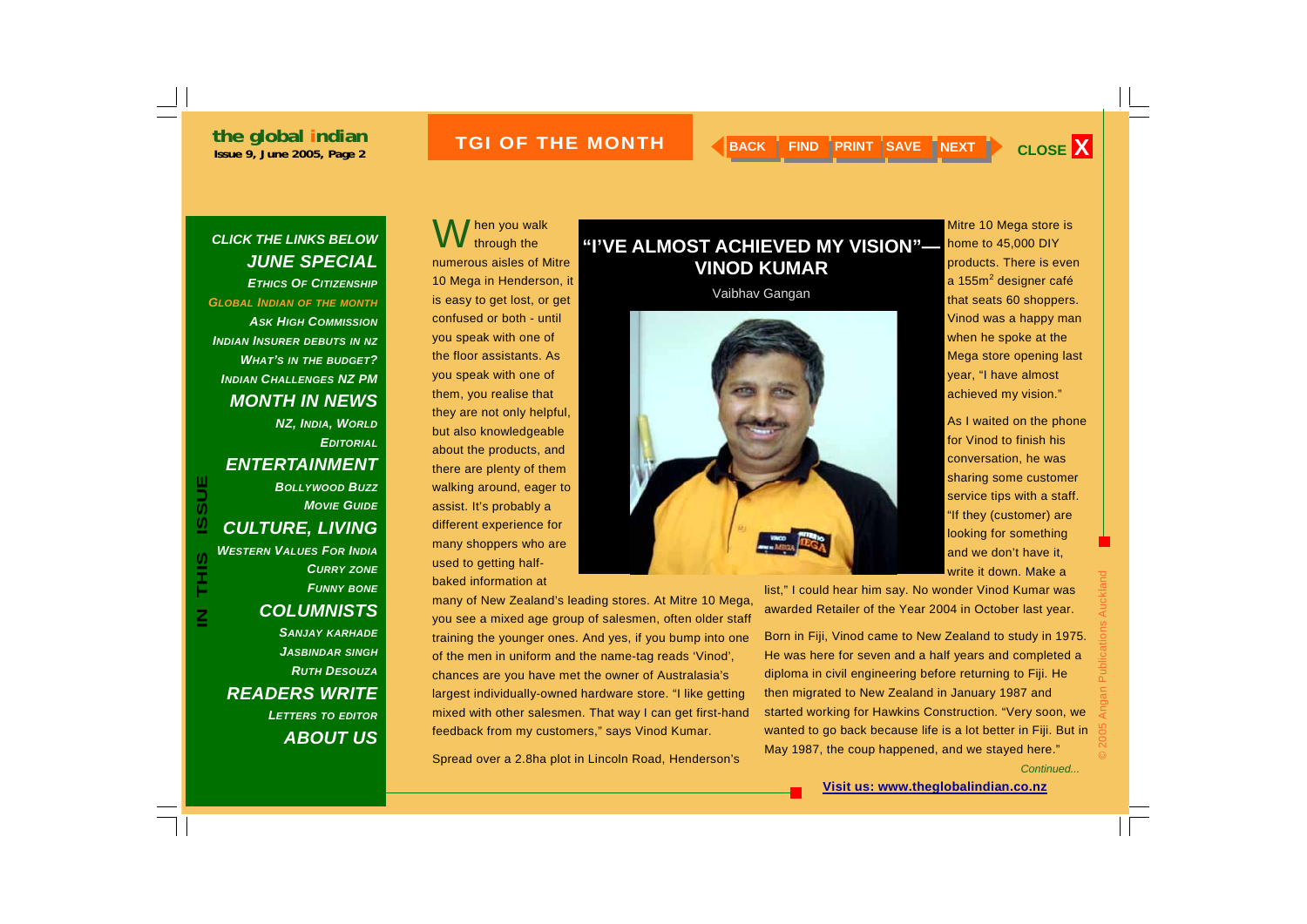## **ISSUE 2005 THE MONTH A BACK FIND PRINT SAVE NEXT CLOSE X**

### *CLICK THE LINKS BELOW JUNE SPECIAL ETHICS OF CITIZENSHIPGLOBAL INDIAN OF THE MONTH*

*ASK HIGH COMMISSIONINDIAN INSURER DEBUTS IN NZ WHAT'S IN THE BUDGET? INDIAN CHALLENGES NZ PM MONTH IN NEWS* 

*NZ, INDIA, WORLD EDITORIALENTERTAINMENT BOLLYWOOD BUZZMOVIE GUIDECULTURE, LIVING WESTERN VALUES FOR INDIA*

**IN THIS ISSUE**

S<br>HHS

**ISSUE** 

*CURRY ZONE FUNNY BONE COLUMNISTS SANJAY KARHADE JASBINDAR SINGH RUTH DESOUZAREADERS WRITE LETTERS TO EDITOR*

*ABOUT US*

*Continued...* 

Life was not very easy in those initial days in New Zealand. "I came here with only \$15000 in my pocket. We wanted to buy a house, but I did not have the deposit money. So my wife and I physically built our first home," Vinod reflects. After coming home from work at 5.00pm, the Kumars used to take an hour's break and then used to build the house from 6pm to 9pm. After doing this for 18 months, the house was built. "We built the whole house ourselves except the plumbing and electrical works," recalls Vinod. Even on the job front, the going was tough sometimes. "You had to prove that you are good or better than 'them'. I was aware of this culture because I worked for Fletcher Construction in Fiji. There too, I had to prove myself to Fletcher's expatriate staff."

One can say, Vinod's story is about his journey from one adversity to another. Even as he proved his mettle and started settling in the job, clouds of the 1989 recession gathered over the New Zealand economy. As the job prospects looked gloomy, Vinod started to look for opportunities. "When there is a set-back, you change your direction," Vinod says. Henderson Mitre 10 came up for sale and he bought it. "If the economic slowdown had not happened, I would still have been working." He had to sell his home to buy the Mitre 10 store. "We literally cried when we had to sell the house that we had built ourselves," Vinod recounts.

That was in 1989. In the last 16 years he has expanded from a team of five to a staff of 200. "New Zealand is a

land of opportunities. We have expanded five times, and we grew from the original 500m2 shop to the current 13000m2 Mitre 10 Mega, and 5000m2 Westgate Mitre  $10.$ "

New Zealand's hardware industry recorded a massive 20.2% growth in 2004 (Statistics New Zealand). With growth comes more competition. "You either do it or 'get done' by others. Had I not built Australasia's largest individually-owned hardware store in 1999, others would have," Vinod adds. "It was a calculated risk." New Zealand's banks have trusted Vinod Kumar's entrepreneurial instincts. "While buying the first Mitre 10, I did not have the capital to put towards the property, but there must have been something that the bank was happy with, to lend us the full amount towards the land and building," Vinod smiles.

As I see many new migrants either give up or give in during the initial struggle, I wonder what Vinod would like to tell new migrants. "If you put your whole heart into something, you'll always succeed," Vinod exerts.

*(If you would like to nominate someone to be The Global Indian of the month, email* editor@theglobalindian.co.nz)

Indians are thought to make up at least a fifth of the estimated one-billion people who speak English worldwide.

*Contributed by Sainath More, Hamilton* 

© 2005 Angan Publications Auckland **DID YOU KNOW?**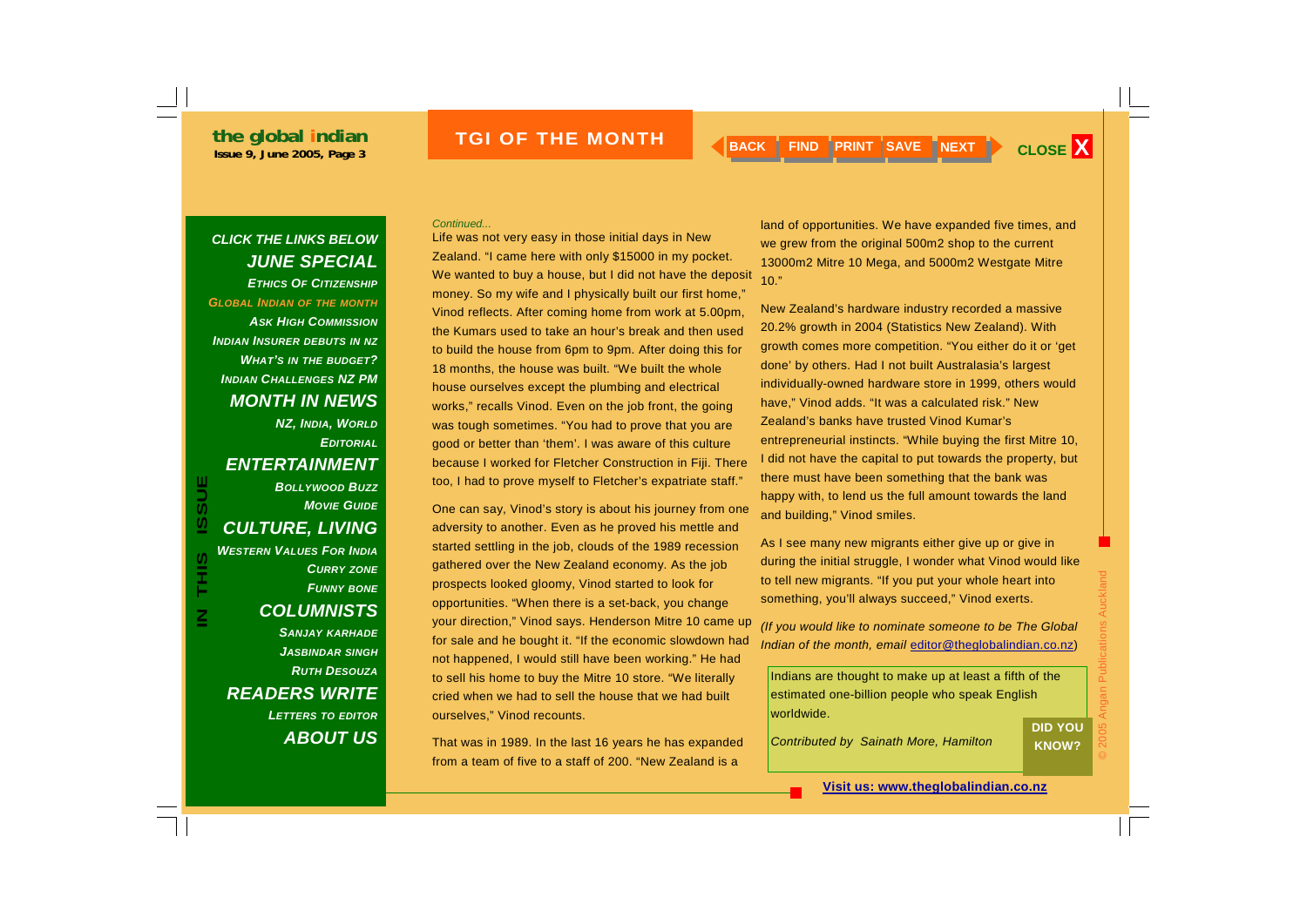LINE GIODAL INCHAN **ASK HIGH COMMISSION A BACK FIND PRINT SAVE NEXT CLOSE X MONTH** 

### *CLICK THE LINKS BELOW JUNE SPECIAL ETHICS OF CITIZENSHIPGLOBAL INDIAN OF THE MONTH ASK HIGH COMMISSIONINDIAN INSURER DEBUTS IN NZ WHAT'S IN THE BUDGET? INDIAN CHALLENGES NZ PM MONTH IN NEWS*

*NZ, INDIA, WORLD EDITORIALENTERTAINMENT BOLLYWOOD BUZZMOVIE GUIDECULTURE, LIVING WESTERN VALUES FOR INDIACURRY ZONE FUNNY BONE COLUMNISTS SANJAY KARHADE JASBINDAR SINGH RUTH DESOUZAREADERS WRITE LETTERS TO EDITOR*

**IN THIS ISSUE**

S<br>HHS

**ISSUE** 

*ABOUT US*

### **CAN I LIVE IN INDIA FOR GOOD?**

**I am having indefinite permanent residence. From the date of landing, three years have passed. Now I am eligible for applying for citizenship. After getting citizenship, if I want to stay in India indefinitely, what do I have to do? I came to know that those with New Zealand citizenship cannot stay for over six months. Please tell me the procedures in detail. Also, if I get the dual citizenship, will I be eligible to stay in India indefinitely? Q** 

### **Surya Prakash**

The questioner, after getting New Zealand citizenship, can obtain visitor's visa for India for a period of five years on his New Zealand passport or he can apply and obtain a PIO card from this High Commission which would enable him to travel to India without visa till the validity of the PIO card. He can stay in India for a maximum period of six months. If he wants to stay longer, he would be required to register himself with the nearest FRRO/Police.

As regards dual citizenship, we would be able to comment about the period of stay in India only when full details are received from the Government of India.

*Editor's note: Through TGI, we have informed our readers earlier that once you become a New Zealand citizen, you cannot retain your Indian passport. As good citizens, our readers should return Indian passport once you obtain New Zealand citizenship.* 



Indian High Commission will answer TGI readers' queries. Only those queries information regarding which is not available on High Commission's Website (www.hicomind. org.nz) will be answered here. Email your questions to editor@theglobalindian.co.nz



### MAXIMUM MORTGAGES

*Impartial advice on home loans, approvals/pre-approvals for* 

- first home rental home saved, gifted or no deposit • self-employed • adverse credit
- commercial loans NZ or overseas residents

### SAVE TIME, MONEY AND GET THE BEST DEALS

0800 Satish (0800 728474); or 0800 484 626

E: sunilhermon@xtra.co.nz; satishkamath@xtra.co.nz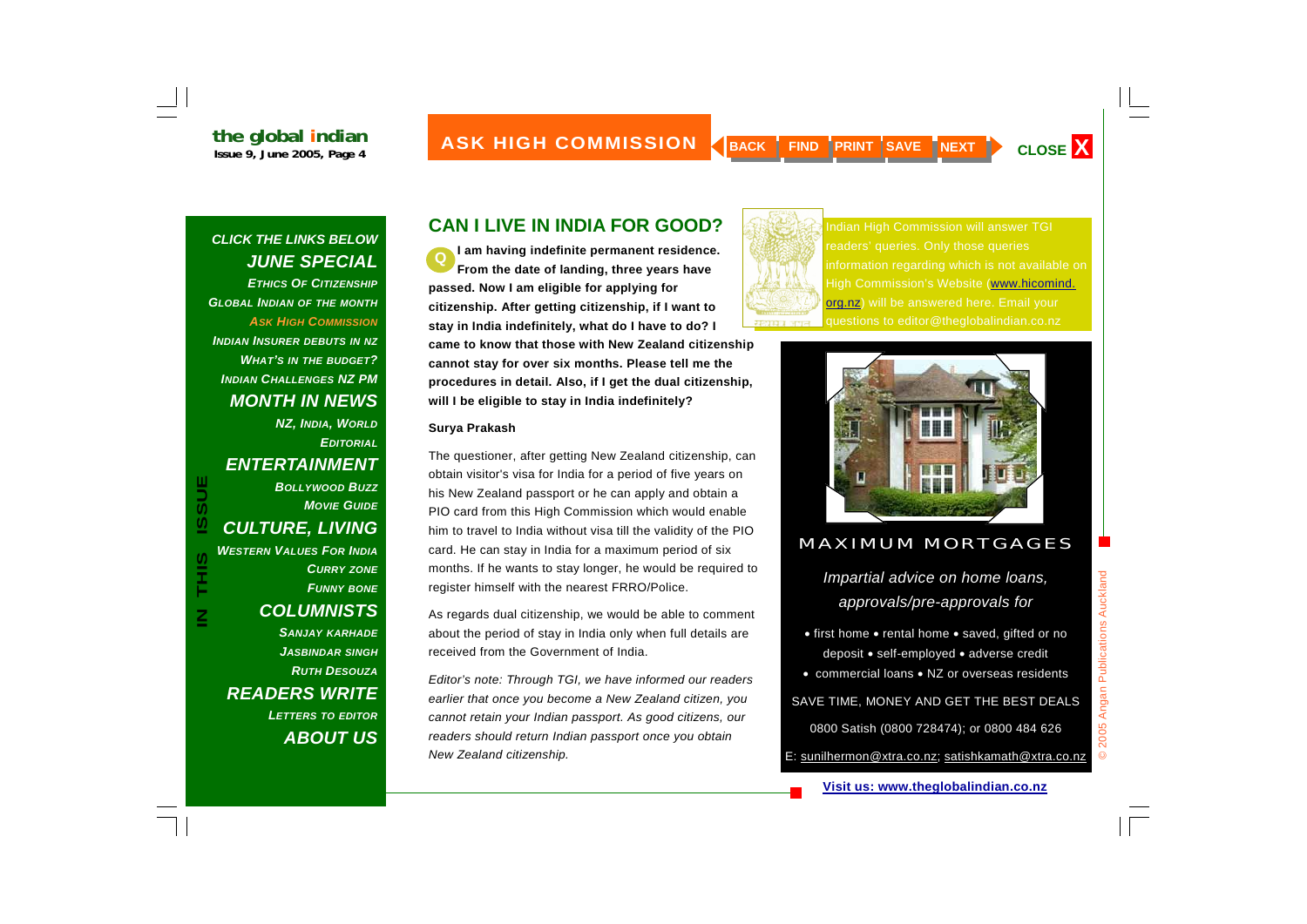### *CLICK THE LINKS BELOW JUNE SPECIAL ETHICS OF CITIZENSHIPGLOBAL INDIAN OF THE MONTH ASK HIGH COMMISSIONINDIAN INSURER DEBUTS IN NZ WHAT'S IN THE BUDGET? INDIAN CHALLENGES NZ PM MONTH IN NEWS*

*NZ, INDIA, WORLD EDITORIALENTERTAINMENT BOLLYWOOD BUZZMOVIE GUIDECULTURE, LIVING WESTERN VALUES FOR INDIACURRY ZONE FUNNY BONE COLUMNISTS SANJAY KARHADE JASBINDAR SINGH RUTH DESOUZAREADERS WRITE LETTERS TO EDITOR ABOUT US*

**IN THIS ISSUE**

THIS<br>T

 $\mathsf{\underline{Z}}$ 

**ISSUE** 

## **INDIAN INSURER DEBUTS IN NZ**

Suresh Pillai

If foreign insurers are invading India's so-far protected<br>lucrative insurance market, India's public sector insurers are looking overseas for further growth. India's largest general insurer, New India Assurance (NIA), recently set up its New Zealand operations. NIA's managing director, Rajendra Beri, was in Auckland to inaugurate the office. Fiji Branch Chief Manager Ram Vashist, who was instrumental in setting up the Auckland office, will be responsible for NIA's New Zealand operations.

Talking to The Global Indian just before we went to press, Praveena Narayan, NIA Auckland's Secretary Chief Executive, said, "We are very excited about NIA's new operations, and are looking forward to serving our New Zealand clients." Currently assisted by two local staff, Praveena expects to expand her team very soon.

"I feel the timing is good right now. It's great for us all. Healthy competition, and hopefully some innovation has got to be good," an Auckland-based insurance broker told this reporter.

The Asia Pacific region is not new to NIA. The Mumbaibased insurer has already established its presence in Japan, the UK, West Asia, Fiji and Australia, and operates in 23 countries with a network of 17 branches. In fact, NIA has been doing business in Australia and Fiji for well over half a century now. NIA's premium income from foreign operations for 2003-04 stood at Rs 876 crore (about NZ\$290 million), accounting for over 80% of the total overseas premium. Last year, NIA's director and general manager, A.V. Purushotaman, had indicated a possible entry into Nepal in the near future.

Until recently, India's public sector insurers had monopoly over the insurance sector, NIA being the market leader. Indian public sector insurers fair very well on the international scene due to strong reserve requirements and government ownership, giving them unparalleled credibility. Formed under the Nationalisation Act 1974 by amalgamating many private insurance companies, NIA's history dates back to late 19<sup>th</sup> century.

"India is not only a rising economic power but a potentially very stabilising and positive force in international politics," US Secretary of State Condoleezza Rice told *Bloomberg News*.

**THEY SAID IT!** 



**Advertise in The Global Indian and see your revenues grow Contact Vaibhav Gangan 021 251 4924 Email: sales@theglobalindian.co.nz**

# **the global indian**

NZ's e-zine for Indians abroad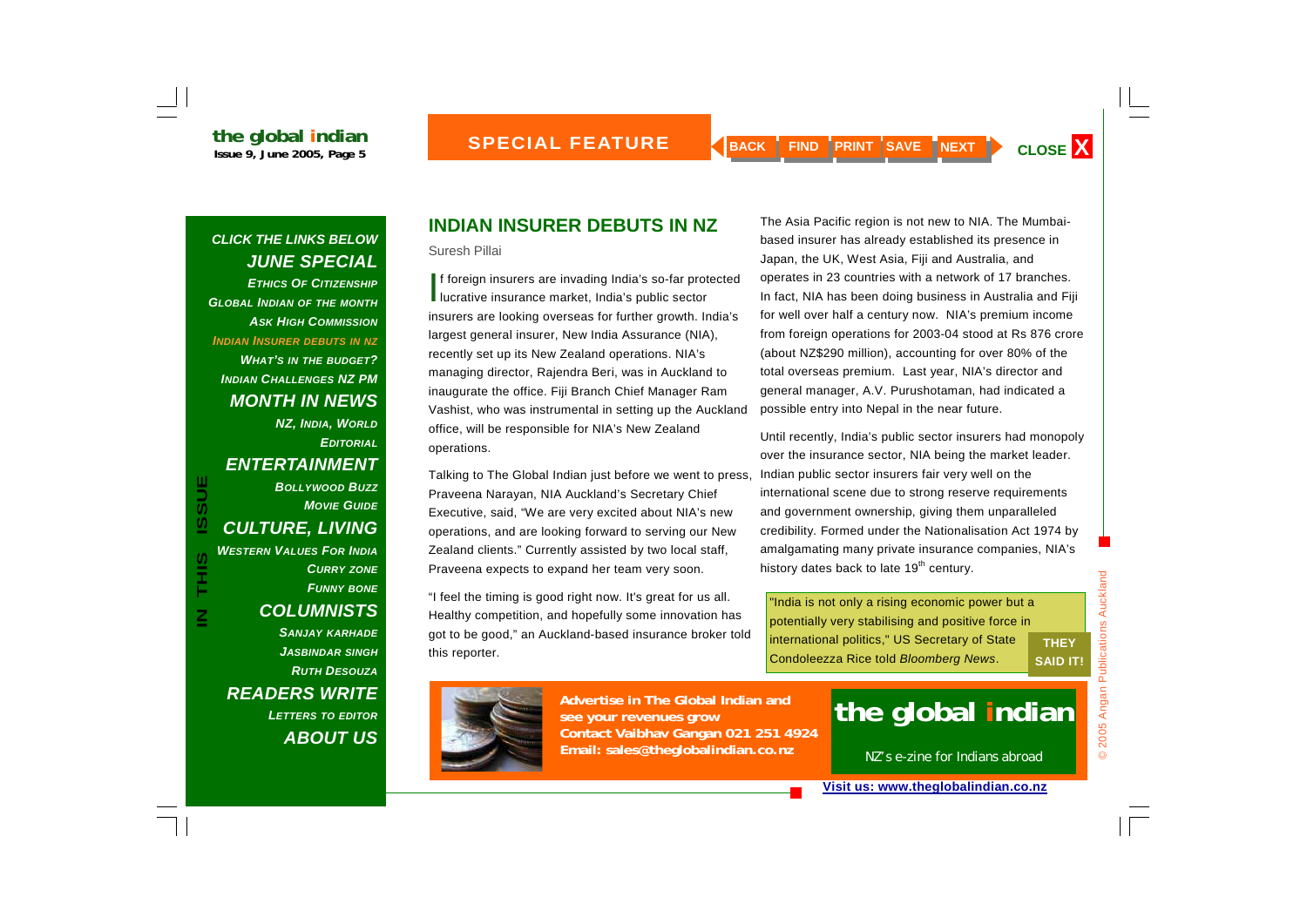### **SPECIAL FEATURE MONTH**

*CLICK THE LINKS BELOW JUNE SPECIAL ETHICS OF CITIZENSHIPGLOBAL INDIAN OF THE MONTH ASK HIGH COMMISSIONINDIAN INSURER DEBUTS IN NZ WHAT'S IN THE BUDGET? INDIAN CHALLENGES NZ PM MONTH IN NEWS NZ, INDIA, WORLD*

### *EDITORIALENTERTAINMENT*

*CULTURE, LIVING WESTERN VALUES FOR INDIA*

*BOLLYWOOD BUZZ*

*MOVIE GUIDE*

*CURRY ZONE*

### *FUNNY BONE COLUMNISTS SANJAY KARHADE JASBINDAR SINGH RUTH DESOUZAREADERS WRITE LETTERS TO EDITOR ABOUT US*



Dr Michael Cullen, Finance Minister

### **WHOSE BUDGET IS IT ANYWAY?**

- \$4M to support ethnic communities; funding for the Language Line
- Wait till 2008 for income tax thresholds to be raised
- KiwiSaver in 2007, government to put in \$1000 for every employee
- Economic growth will slow down from estimated 4.2% in 2004-05 to 2.5% in the next two years.
- The Cullen super fund to rise to \$19.4B in the next four years.
- Police numbers to exceed 10,000; 1300 new state homes
- \$45.5M spend on the 111 emergency system



# Restore a childhood, support CRY

Even today, 50% of Indian children do not go to school; 17 million still work for a living. In the last 26 years, CRY has made a difference to the lives of over 1.37 million children.

Donate online: www.cry.org. Or mail a cheque or draft, including your postal address, to CRY, Global Operations, DDA Slum Wing (Barat Ghar), Bapu Park, Kotla Mubarakpur, New Delhi, 110 003, India.

Issued in public interest by **the global indian**



**Visit us: www.theglobalindian.co.nz**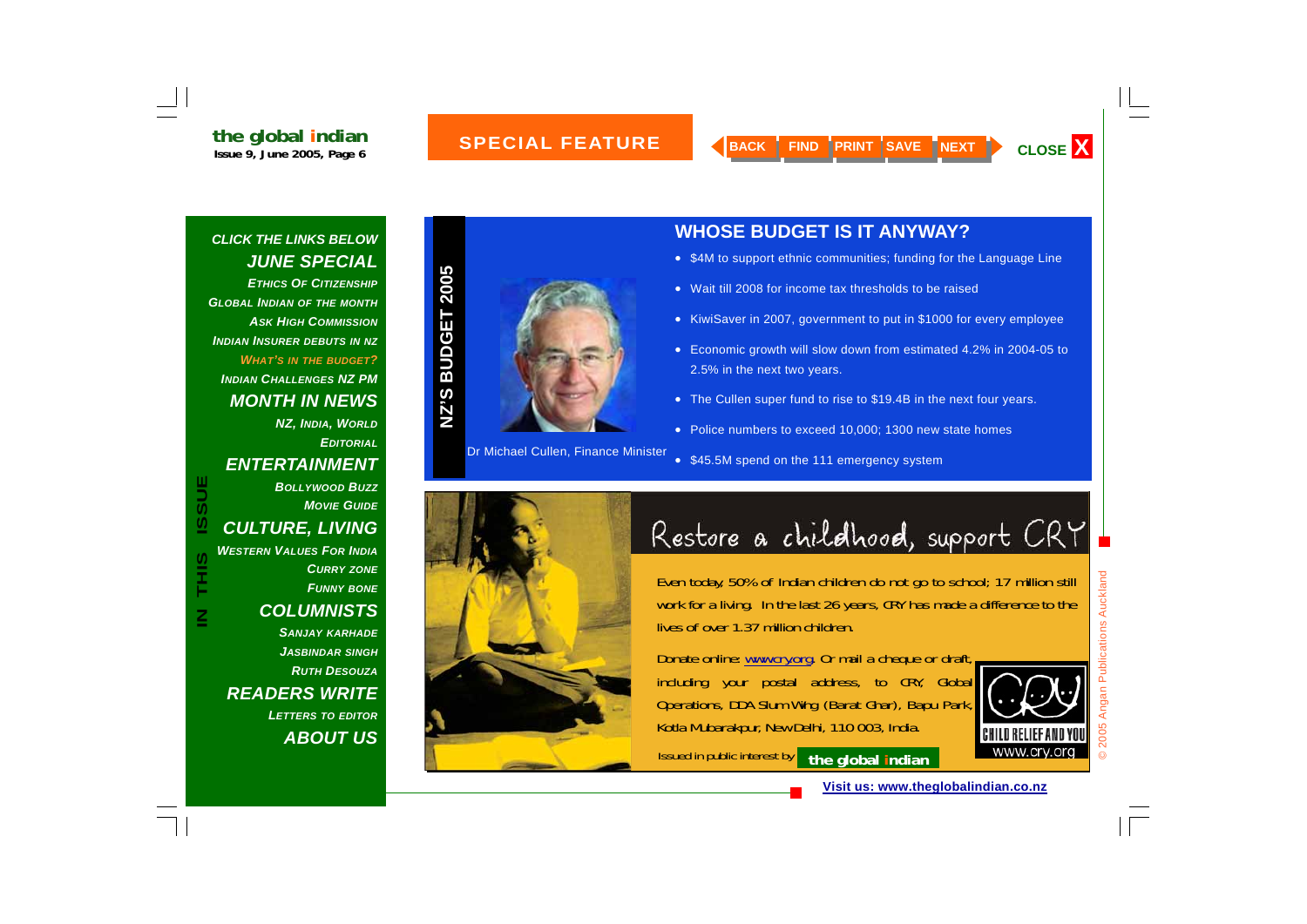### *CLICK THE LINKS BELOW JUNE SPECIAL ETHICS OF CITIZENSHIP*

*GLOBAL INDIAN OF THE MONTH ASK HIGH COMMISSIONINDIAN INSURER DEBUTS IN NZ WHAT'S IN THE BUDGET? INDIAN CHALLENGES NZ PM MONTH IN NEWS* 

*NZ, INDIA, WORLD EDITORIALENTERTAINMENT BOLLYWOOD BUZZMOVIE GUIDECULTURE, LIVING WESTERN VALUES FOR INDIACURRY ZONE FUNNY BONE*

**IN THIS ISSUE**

THIS<br>T

 $\mathbf{z}$ 

**ISSUE** 

*COLUMNISTS* 

*READERS WRITE* 

*SANJAY KARHADE JASBINDAR SINGH RUTH DESOUZA*

*LETTERS TO EDITOR ABOUT US* Suresh Pillai

s New Zealand approaches general election in a<br>couple of months, the gap between National and Labour, New Zealand's two biggest political parties, is narrowing.

If Bobby Jindal is making waves on the American political scene, Ravi Musuku is hoping to create history in New Zealand. Of the nine National candidates, five are firsttimers, including Ravi Musuku, a clergyman attached to Hillsborough Baptist Church.

As someone said, there are only two words between Ravi and an election victory - 'Helen' and 'Clark'. Yes, Ravi is contesting from the prime minister's constituency: Mt Albert, which is historically known to be Labour's stronghold electorate.

At his campaign launch, Ravi said, "A great New Zealander went to India and conquered the Mt. Everest, I have come from India to New Zealand; with your support I will conquer the Mt. Albert."

National party leader, Dr Don Brash, said, "Ravi need not win the electorate to become an MP. On the basis of party vote Ravi could become a List MP. Therefore it is

important the Indian community party vote National to have Ravi as their representative in the Parliament." It's a good sign of Ravi putting party-interest and communityinterest ahead of self-interest.

Standing oddly among National's list of candidates that include a writer, a physician, a recruitment manager and a

> publisher is India-born pastor Ravi. Originally from Andhra Pradesh (Southern India), he qualified as a mechanical engineer in Haryana (yes, Northern India) and worked in the steel

A great New Zealander went to India and<br>conquered the Mt. Everest, I have come from India to New Zealand; with your support I will conquer the Mt. Albert."

fabrication industry. Before migrating to New Zealand in 1998, he was principal of a technical institute in Gujarat (oh well, Western India). He trained as Baptist pastor in New Zealand and gained a Bachelor of Theology from the University of Auckland. With his diverse cultural background, Ravi is dexterous in four Indian languages (Telugu, Hindi, Gujarati and Punjabi) as well as English.

Speaking to The Global Indian on the eve of election, Ravi shared his election agenda, "My agenda is same as National's as Dr Brash has elaborated through his articles in The Global Indian: strong family values, zero tolerance of crime, excellence in education, and equal opportunities and one standard of citizenship for all."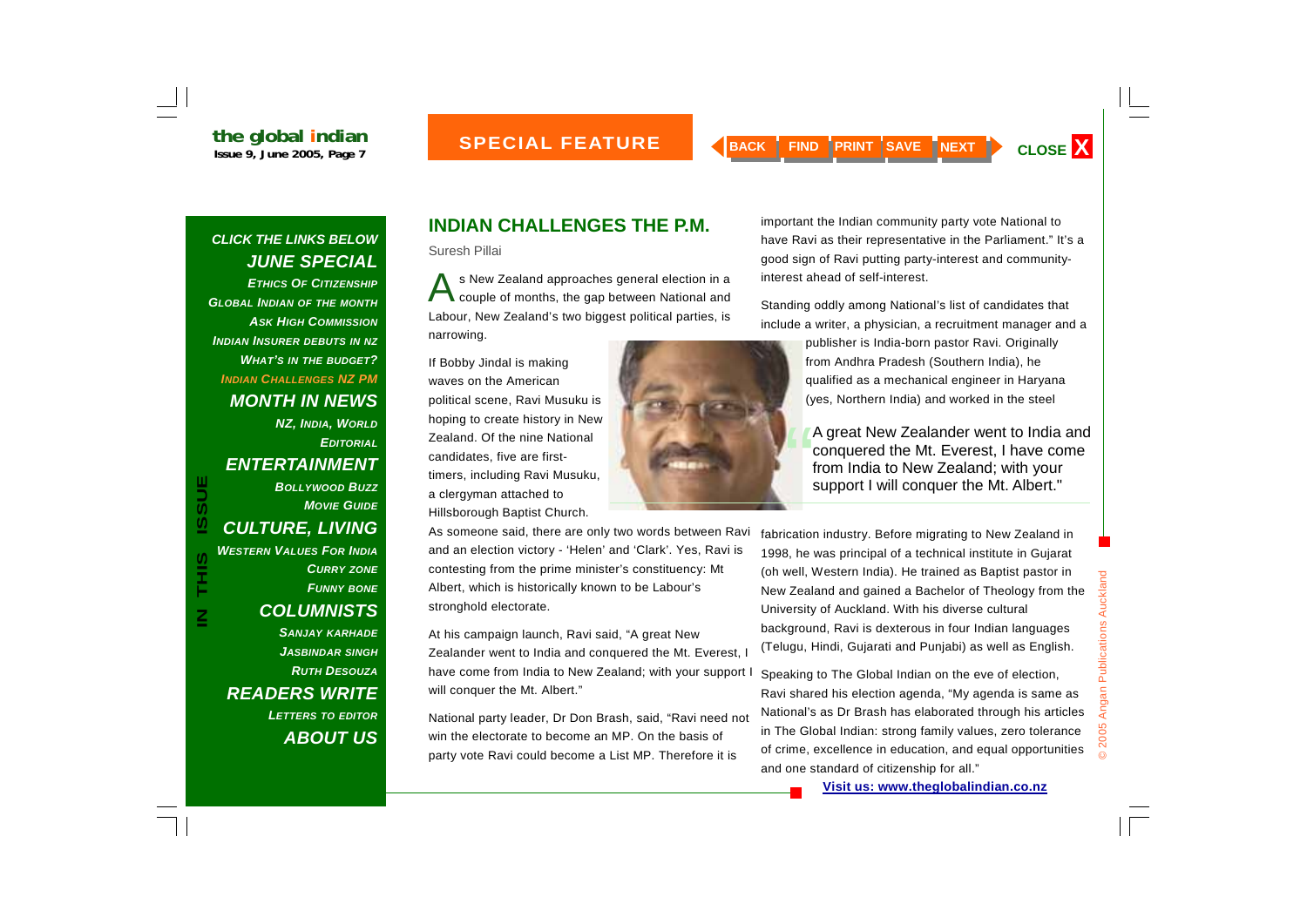### *CLICK THE LINKS BELOW JUNE SPECIAL*

*ETHICS OF CITIZENSHIPGLOBAL INDIAN OF THE MONTH ASK HIGH COMMISSIONINDIAN INSURER DEBUTS IN NZ WHAT'S IN THE BUDGET? INDIAN CHALLENGES NZ PM MONTH IN NEWS* 

*NZ, INDIA, WORLD EDITORIALENTERTAINMENT BOLLYWOOD BUZZMOVIE GUIDECULTURE, LIVING WESTERN VALUES FOR INDIACURRY ZONE FUNNY BONE COLUMNISTS SANJAY KARHADE JASBINDAR SINGH RUTH DESOUZAREADERS WRITE LETTERS TO EDITOR*

**IN THIS ISSUE**

S<br>HHS

 $\overline{\mathsf{z}}$ 

**ISSUE** 

*ABOUT US*

## **NZ VISIT: INDIA LATER, PAK FIRST**



AUCKLAND—The Global Indian was advised from Wellington that the Indian delegation had reluctantly postponed their visit to New Zealand for the business conference on 23 May. The reason given was that the New Zealand Govt had advised the Indian Govt that it was unable to host the Joint Trade Commission talks which were due to be held the next day in Wellington, Fergus McLean, Executive Director, India NZ Business Council, told TGI.

Separately, for the first time, the head of state of Pakistan will be visiting New Zealand. Pakistan President Pervez Musharraf is set to visit New Zealand between 17th and 19th June, Prime Minister Helen Clark told New Zealand media.

## **WAKE UP NZ**

AUCKLAND/MUMBAI—Even as a recent *National Business Review*article compared Australia's legal services outsourcing to New Zealand with India's IT outsourcing, very few Down Under realise that India has moved on since. According to a recent *Times of India* report, managerial strength, willingness to stretch work-hours and proven track record in the complex Indian market have attracted foreign recruiters to hire talent from India. Not only is an increasing number of Indian managers being handpicked for plum global jobs by multinational companies, even expat CEOs are vying for an 'Indian experience' on their CVs. P&G, Unilever and PepsiCo are drawing on their Indian resources for global jobs. With New Zealand's skill shortages, Kiwi companies don't have to go far for talent-search, do they?

### **NEW ZEALAND CONSUMING A REAL PROPERTY AND INDIA**

### **ETHNICITIES AND ELECTION**

NEW JERSEY— Election issues for migrants worldwide are similar, as per recent surveys. In light of New Zealand's forthcoming election, it is interesting to see Asian Americans' behaviour in the recent US general election. Asian American voters voiced common concerns across ethnic lines, citing the economy/jobs as the most important factor in their vote for President and civil liberties as the most important civil rights issue. The Asian American Legal Defense and Education Fund (AALDEF) released these findings from its national multilingual exit poll of almost 11000 Asian American voters in the November 2004 election. Asian Americans turned to ethnic media for their main source of news. It will be interesting to see what drives Indian voters in the forthcoming elections in New Zealand.

*(Gani Pola, C2B2B News, and TGI)*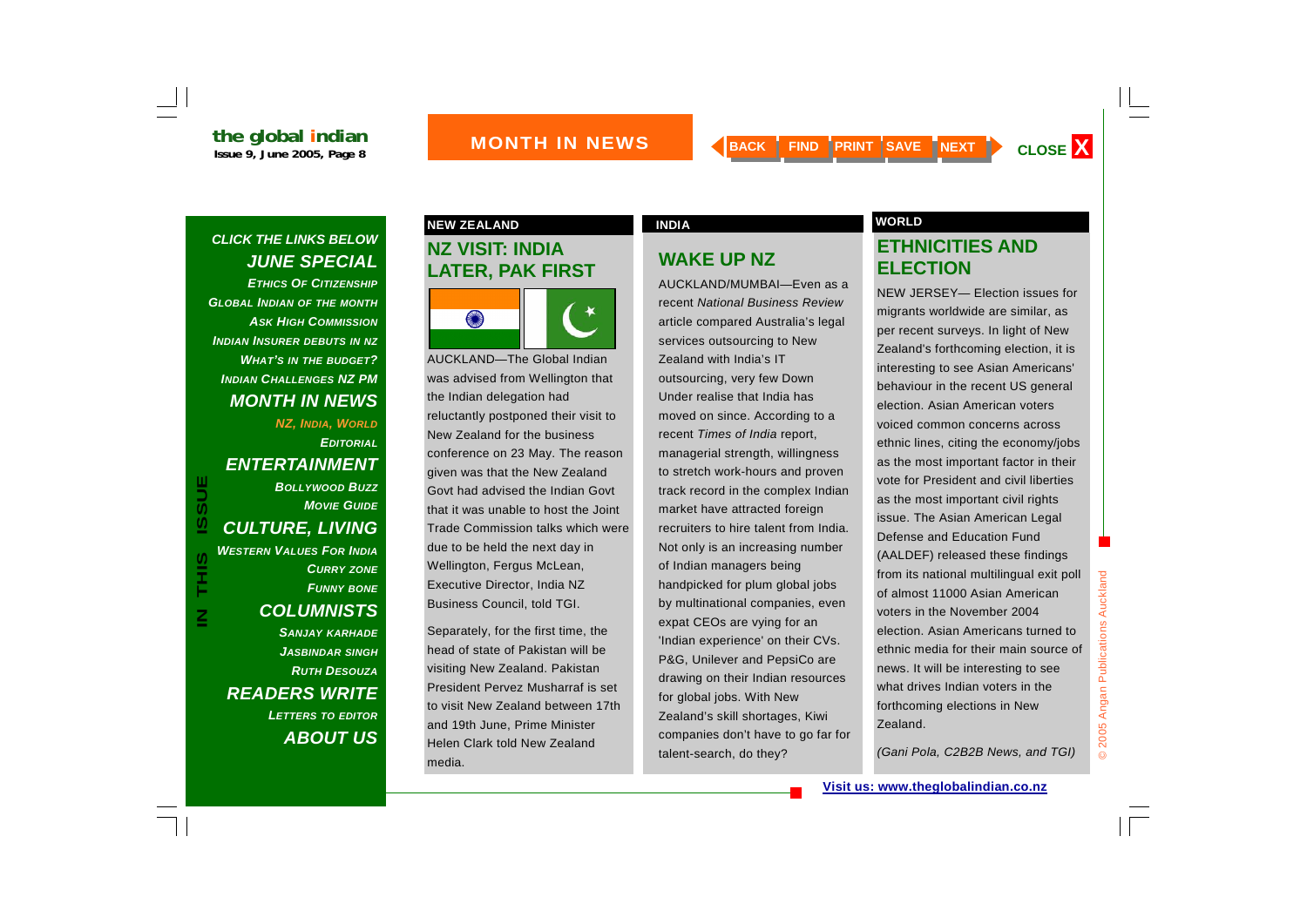### *CLICK THE LINKS BELOW JUNE SPECIAL ETHICS OF CITIZENSHIP*

*GLOBAL INDIAN OF THE MONTH ASK HIGH COMMISSIONINDIAN INSURER DEBUTS IN NZ WHAT'S IN THE BUDGET? INDIAN CHALLENGES NZ PM MONTH IN NEWS* 

*NZ, INDIA, WORLD EDITORIALENTERTAINMENT BOLLYWOOD BUZZMOVIE GUIDECULTURE, LIVING* 

*WESTERN VALUES FOR INDIACURRY ZONE FUNNY BONE COLUMNISTS SANJAY KARHADE JASBINDAR SINGH RUTH DESOUZAREADERS WRITE LETTERS TO EDITOR ABOUT US*

## **WOMEN ARE FROM?**

Sangeeta Anand

ecently I was invited to an official business opening function, which was attended by close to 150 people, mostly from the Indian community. I was only one of the two women in that big room full of men. When I looked around, I saw that the adjoining room was full of women. Even in a Western country, we still follow Indian tradition of seating men and women separately at social gatherings. Or was it out of choice for women?

I know women are from Venus and men from Mars. And that this is true in responsibilities. every sense of the word. But despite these glaring differences there are aspects where women and men remain dependant on each other. **IN THIS ISSUE** "Success is the ability to go from one failure to another, without any loss of enthusiasm. " Winston

> In many families, men expect women to be responsible for household chores ranging from cooking to cleaning, whereas women think it is the responsibility of men to provide for the family. Globalisation coupled with identity issues has created the desire

for women to move away from these 'Venus type' activities and involve themselves in brainwork. As such, women should feel a sense of fulfilment and achieve what they believe gives them a high. It could be routine things like music, dancing, to attaining laurels in doctorates, or heading multinational companies. Whatever, the realisation or awakening has to come from within.

Till such time as every woman is not convinced that there is an inherent quality within them besides the they will break away from the shackles being honoured. I can proudly add of Venus and Mars type of

You live only once and every human being has the right to live and be happy. Choices are always there; women have to be able to make the right choice. Self-respect and identity are very important pushing factors. Women need to respect themselves for what they are. If they do not love or respect themselves they cannot respect others. How will they respect their partner?

It's time Venuses and Mars altered their customary way of thinking and accepted what Western world has to offer because we have chosen to live in this country and most of us have/ will accept the vows to be a New Zealand citizen; so let's think where we are heading.

cooking and cleaning, it is unlikely that feeling to see the ladies of the house Back at the opening ceremony, guess who the business owner invited to inaugurate the business – his mother and his wife. He credited his success to the two women. It was indeed a touching moment. Such a wonderful that all is not lost. We Indians do respect our women, no matter which country we are in!

> loss of enthusiasm. " Winston Churchill.

"What we see depends mainly on what we look for." Sir John Lubbock. **THOUGHT** 

| <b>Contributed by Bharti</b> |  |
|------------------------------|--|
| Hira, Wellington             |  |

**Visit us: www.theglobalindian.co.nz**

**OF THE MONTH**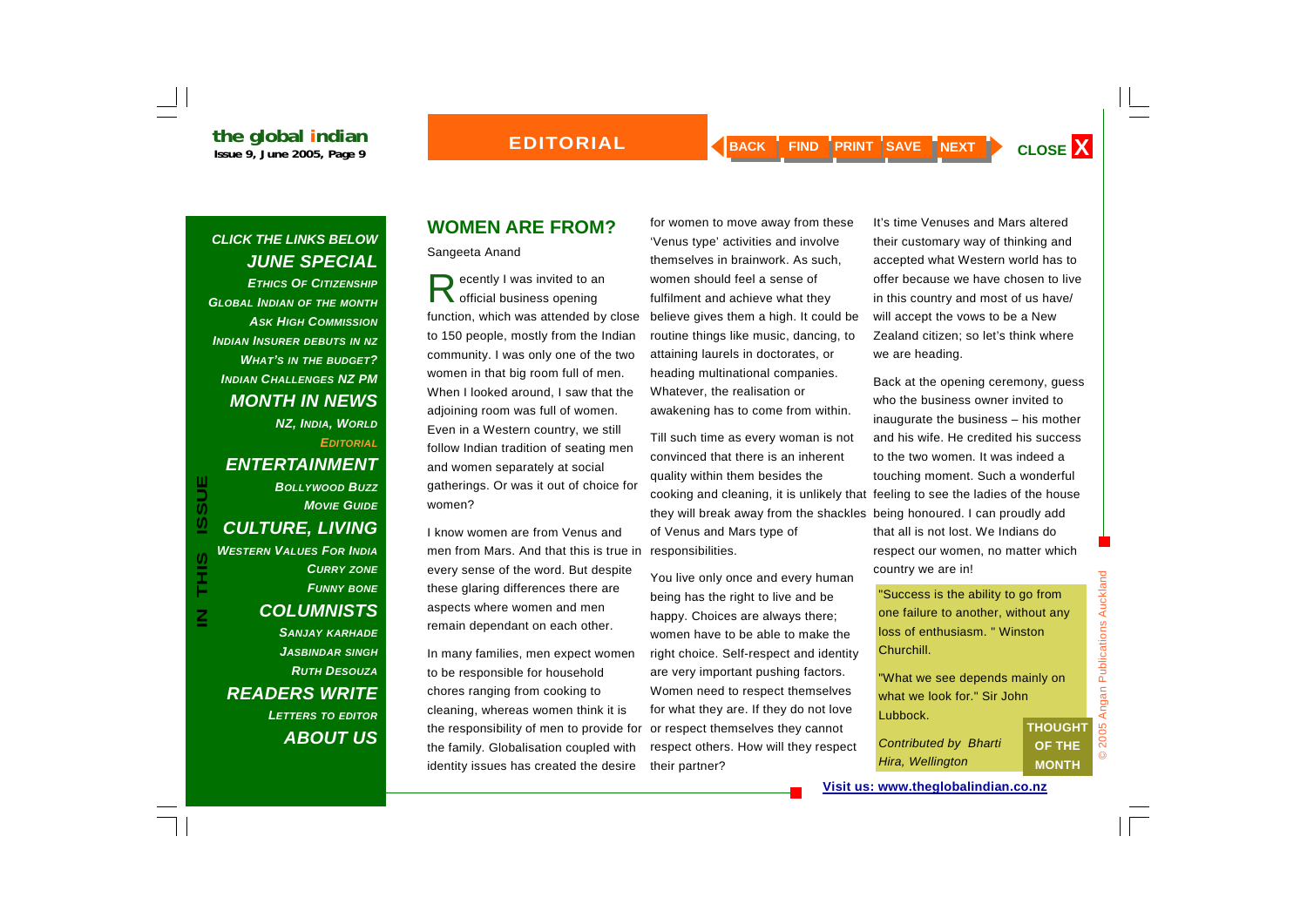### *CLICK THE LINKS BELOW JUNE SPECIAL*

*ETHICS OF CITIZENSHIPGLOBAL INDIAN OF THE MONTH ASK HIGH COMMISSION INDIAN INSURER DEBUTS IN NZ WHAT'S IN THE BUDGET? INDIAN CHALLENGES NZ PM MONTH IN NEWS* 

*NZ, INDIA, WORLD EDITORIALENTERTAINMENT* 

## *BOLLYWOOD BUZZMOVIE GUIDECULTURE, LIVING WESTERN VALUES FOR INDIACURRY ZONE*

*FUNNY BONE COLUMNISTS SANJAY KARHADE JASBINDAR SINGH RUTH DESOUZAREADERS WRITE LETTERS TO EDITOR ABOUT US*

### **SUNIL DUTT**

While only two weeks away from his 76th birthday, actor-turnedparliamentarian Sunil Dutt passed away on 25th May. Sunil Dutt's story is one of adversities and accomplishments. Who can forget Sunil Dutt in 'Mother India'?

**IN BOLLYWOOD BUZZ**<br>
MOVIE GUIDE<br>
MOVIE GUIDE<br>
MESTERN VALUES FOR INDIA<br>
CULTURE, LIVING<br>
CURRY ZONE<br>
DRIGH BANJAY KARHADE<br>
DRIGH DOLJ LIVES THROUGH After a glorious career in films, he introduced his son Sanjay in 'Rocky' in 1981. His wife, Nargis, succumbed to cancer the same year, and Sunil devoted rest of his life to social work. He founded the Nargis Dutt Cancer Foundation. Just last year, Sunil paired with Sanjay in Vidhu Vinod Chopra's Munnabhai MBBS.

# **A GENERATION**

Indians' passion for Bollywood movies was proven on 13 May when Dilwale Dulhania Le Jayenge, or DDLJ as it is fondly called, completed 500th week of continuous play in

### **ISMAIL MERCHANT**

Producer-director Ismail Merchant died in London when an ulcer burst on 25th May. He was 68. His partnership with American producer James Ivory, produced 40 films, including A Room With A View, Howard's End, Heat And Dust, and The Remains Of The Day. Born in Bombay, Ismail lived mostly in the West, completing his MBA at New York University. Ismail's first film, The Creation of Woman, was nominated in 1961 for an Academy Award and was America's entry in the Cannes Festival. Ismail was also a renowned chef and author of many books on cuisine, including Ismail Merchant's Indian Cuisine.



**India (yes, close** to 10 years). Raj and Simran's onscreen chemistry enlivened Mumbai's Maratha Mandir

theatre for 500 uninterrupted weeks.

### **A TRIBUTE SAMSUNG IIFA 2005**

### **6TH IIFA SET TO ROCK**

MUMBAI—Three continents. Four countries. Five IIFAs. This time the lucky host is Amsterdam. Samsung

**International** Indian Film Academy 2005 awards are set to



take place on June 11th. Each IIFA trophy is made of pure brass, plated with 24-carat gold. In addition to regular performances from Bollywood stars ranging from Salman Khan, Aishwarya Rai to Esha Deol, other attractions will be Daler Mehendi and international pop sensations Bombay Rockers and Rouge.

DDLJ was one of the first movies based on an NRI's story, which opened on 20th October 1995. It

bridged the perceived divide between the NRI and domestic cultures. The movie won 13 National, Filmfare and Screen Awards. It was director Aditya

Chopra's first film and he was 23.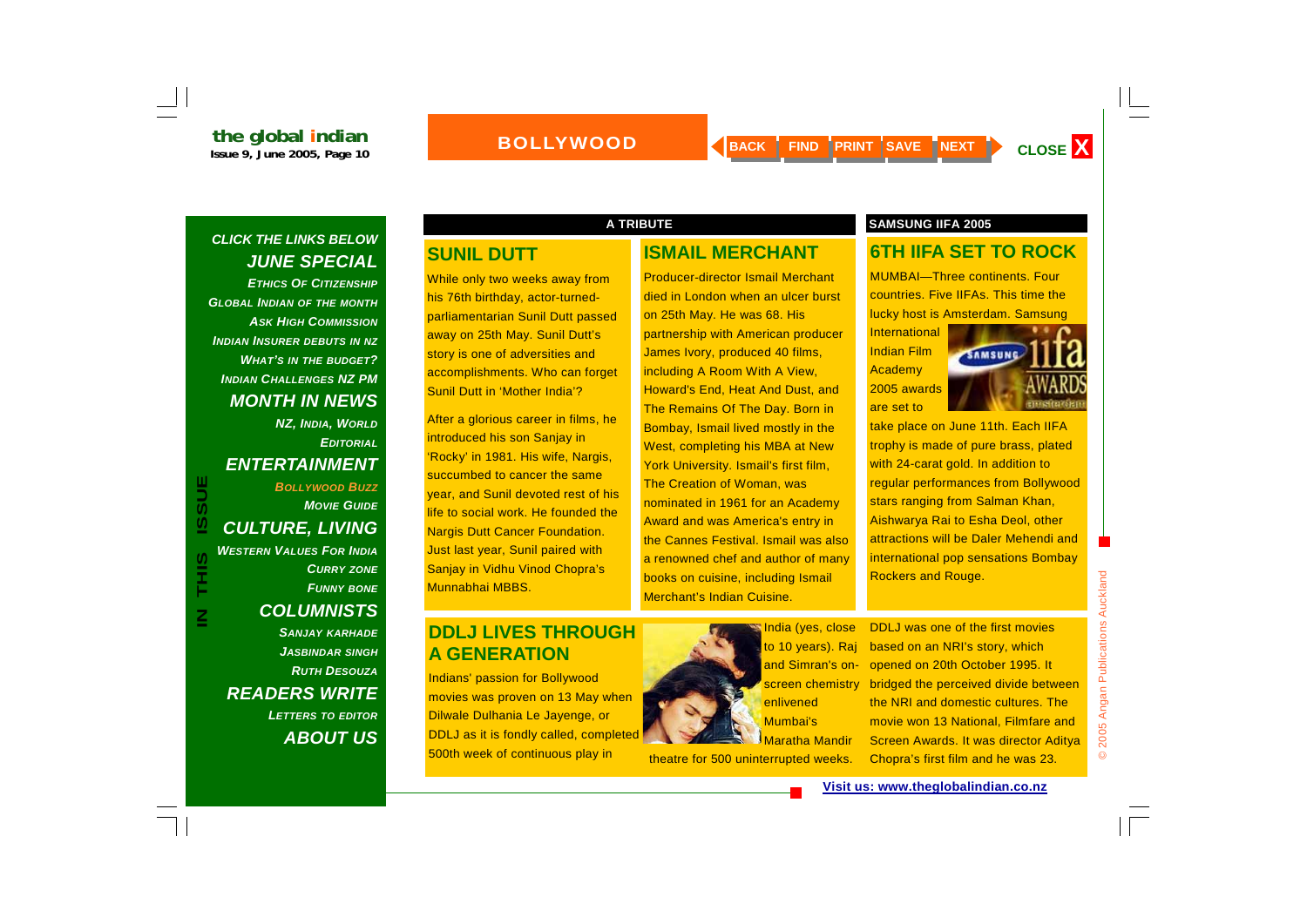*CLICK THE LINKS BELOW* 

*GLOBAL INDIAN OF THE MONTH*

*INDIAN INSURER DEBUTS IN NZ*

*JUNE SPECIAL ETHICS OF CITIZENSHIP*

*ASK HIGH COMMISSION*

*WHAT'S IN THE BUDGET? INDIAN CHALLENGES NZ PM* 

*NZ, INDIA, WORLD*

*BOLLYWOOD BUZZ*

*MOVIE GUIDE*

*EDITORIAL*

*MONTH IN NEWS* 

*ENTERTAINMENT* 

*CULTURE, LIVING* 

### **ISACK FIND PRINT SAVE NEXT CLOSE X**

### **MOVIE GUIDE**

### **OTHER ATTRACTIONS**

### **Parineeta (romance)**

Producer: Vidhu Vinod Chopra

Director: Pradeep Sarkar

Cast: Saif Ali Khan, Sanjay Dutt, Vidya Balan, Raima Sen, Diya Mirza and Rekha

### **Naina (horror)**

Producer: Firuzi Khan, Ashish Bhatnagar

Director: Shripal Morakhia

Cast: Urmila Matondkar, Anuj Sawhney, Shweta Konnur, and Amardeep Jha

**Silsilay (romance)** 

Producer: Vashu Bhagnani

Director: Khalid Mohamed

Cast: Tabu, Riya Sen, Bhumika Chawla, K.K. Menon, Rahul Bose, Jimmy Shergill, Ashmit Patel, and Celina Jaitley

### **Yakeen**

Producer: Sujit Kumar Singh

Director: Giresh Dhamija

Cast: Priyanka Chopra, Arjun Rampal, Saurabh Shukla, Kim Sharma, Ankur Nayyar

*Movie Guide compiled by: Vishal Singh*

# **LIAR, LIAR, LOVE'S ON FIRE maine** iar liar, ove's on fire  **COMING UP**

**IN THIS ISSUE ISSUE ISSUE ISSUE CONEDY JUST GOT BETTER<br>
SANJAY KARHADE<br>
BOLLYMISTS<br>
COLUMNISTS<br>
BOLLYMISTS<br>
BOLLYMISTS<br>
BOLLYMISTS<br>
BOLLYMISTS<br>
BOLLYMISTS<br>
BOLLYMISTS<br>
BOLLY JUST GOT BETTER<br>
SANJAY KARHADE<br>
BOLLY JUST GOT** After a patriotic, action movie, "I Proud To Be An Indian", Sohail Khan returns with a comedy, with brother Salman Khan. Will Salman's real life romance with Katrina Kaif do the magic on screen? Let's wait and watch.

### **PROMISING MOVIES**

# **PROMISING MUSIC**

Parineeta, Yakeen, Paheli

Bunty Aur Babli, Parineeta, Dus

merchants. But what happens when the lead characters are obsessed with their dreams? When Bunty and Babli's dreams grow bigger than their hometowns can handle, they take you on a roller-coaster ride in

pursuit of their dreams. If you want three hours of fun-filled

# **NOW SHOWING**

entertainment, then Yash Raj Films' Bunty Aur Babli is for you. Getting to see the father-son Bachchan duo together is an added bonus.

### **Visit us: www.theglobalindian.co.nz**

### *CURRY ZONE FUNNY BONE COLUMNISTS SANJAY KARHADE JASBINDAR SINGH RUTH DESOUZAREADERS WRITE LETTERS TO EDITOR ABOUT US*

*WESTERN VALUES FOR INDIA*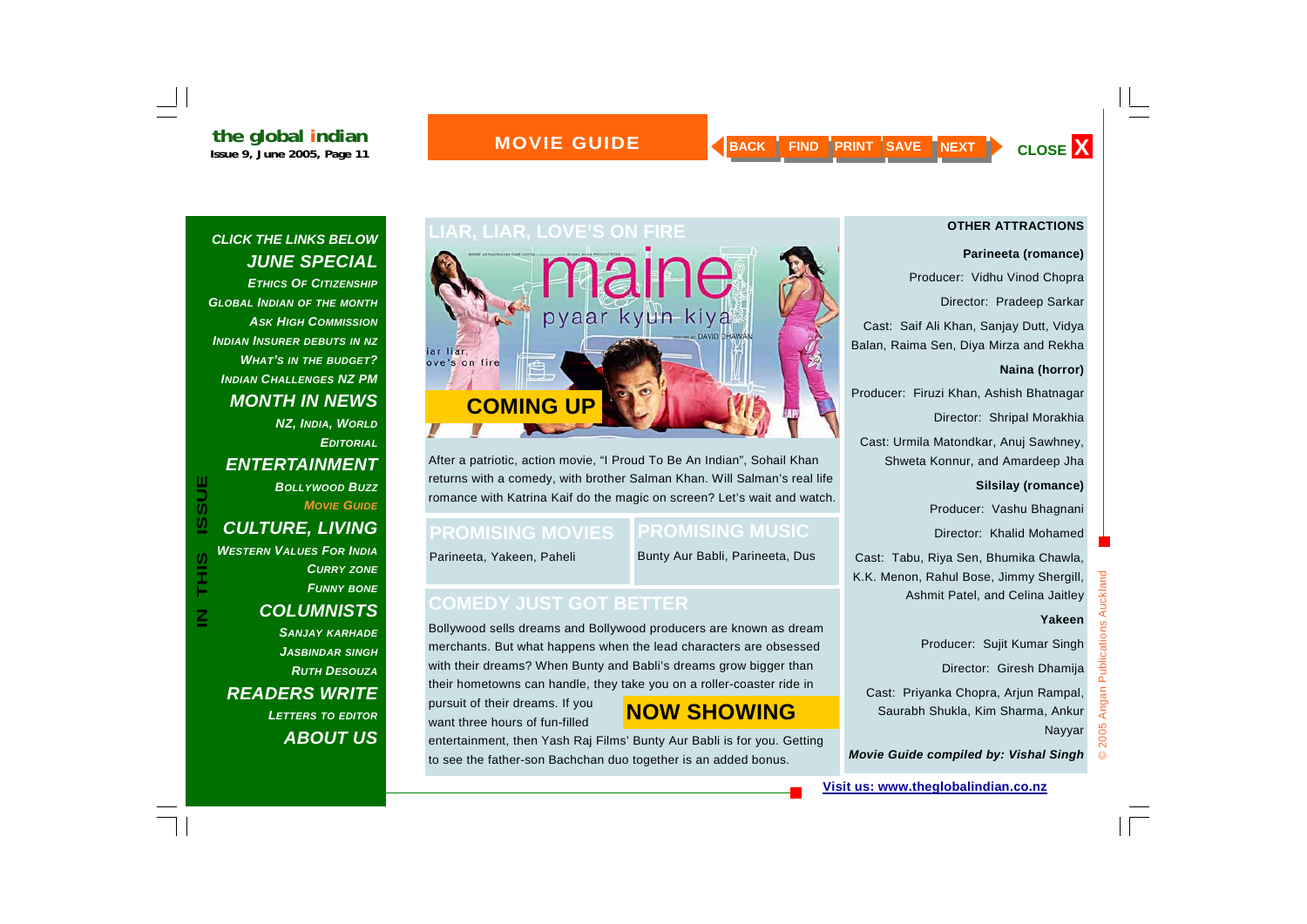### **GUEST COLUMN**

### *CLICK THE LINKS BELOW JUNE SPECIAL*

*ETHICS OF CITIZENSHIPGLOBAL INDIAN OF THE MONTH ASK HIGH COMMISSIONINDIAN INSURER DEBUTS IN NZ WHAT'S IN THE BUDGET? INDIAN CHALLENGES NZ PM MONTH IN NEWS* 

*NZ, INDIA, WORLD EDITORIALENTERTAINMENT BOLLYWOOD BUZZMOVIE GUIDE*

*CULTURE, LIVING WESTERN VALUES FOR INDIA*

*CURRY ZONE FUNNY BONE COLUMNISTS SANJAY KARHADE JASBINDAR SINGH RUTH DESOUZAREADERS WRITE LETTERS TO EDITOR ABOUT US***IN THIS ISSUE TO A THE COLUMNISTS**<br> **IN THE COLUMNISTS**<br> **IN THE COLUMNISTS**<br> **IN THE COLUMNISTS**<br> **IN THE COLUMNISTS**<br> **IN THE COLUMNISTS**<br> **IN THE COLUMNISTS**<br> **IN THE COLUMNISTS**<br>
SANJAY KARHADE

## **WESTERN VALUES FOR INDIA**

### Narayana Murthy, Chairman, Infosys Technologies Ltd

s an Indian, I am proud to be part of a culture, which has deep-rooted family values. Our families act as a critical support mechanism for us. In fact, the credit to the success of Infosys goes, as much to the founders as to their families, for supporting them through the tough times.

Unfortunately, our attitude towards family life is not reflected in our attitude towards community behaviour. From littering the streets to corruption, we are apathetic to the common good. The primary difference between the West and us is that, there, people have a much better societal orientation. They generally sacrifice more for the society than us. Quality of life is enhanced because of this.

In the West, there is respect for the public good. For instance, parks are free of litter. Corruption, as we see in

India, is another example of putting the interest of oneself, and at best that of one's family, above that of the society. Apathy in solving

community matters has held us back from making progress. We see serious problems around us but do not try to solve them.

What could be the reason for all this? We were ruled by



foreigners for over a thousand years. Thus, we have always believed that public issues belonged to some foreign ruler. Moreover, we have lost the will to proactively solve our own problems.

Indians become intimate even without being friendly. They ask favors of strangers without any hesitation. For instance, the other day, while I was traveling, I met a fellow traveler on the train. Hardly five minutes into the conversation, he requested me to speak to his MD about removing him from the bottom 10% list in his company, earmarked for disciplinary action. I was reminded of what Rudyard Kipling once said: *A westerner can be friendly without being intimate while an easterner tends to be intimate without being friendly.* Let us work towards a society where we would *do unto others what we would have others do unto us.* 

*(Mr Murthy spoke at the LBS Institute of Management on October 02, 2002. Printed with permission.)*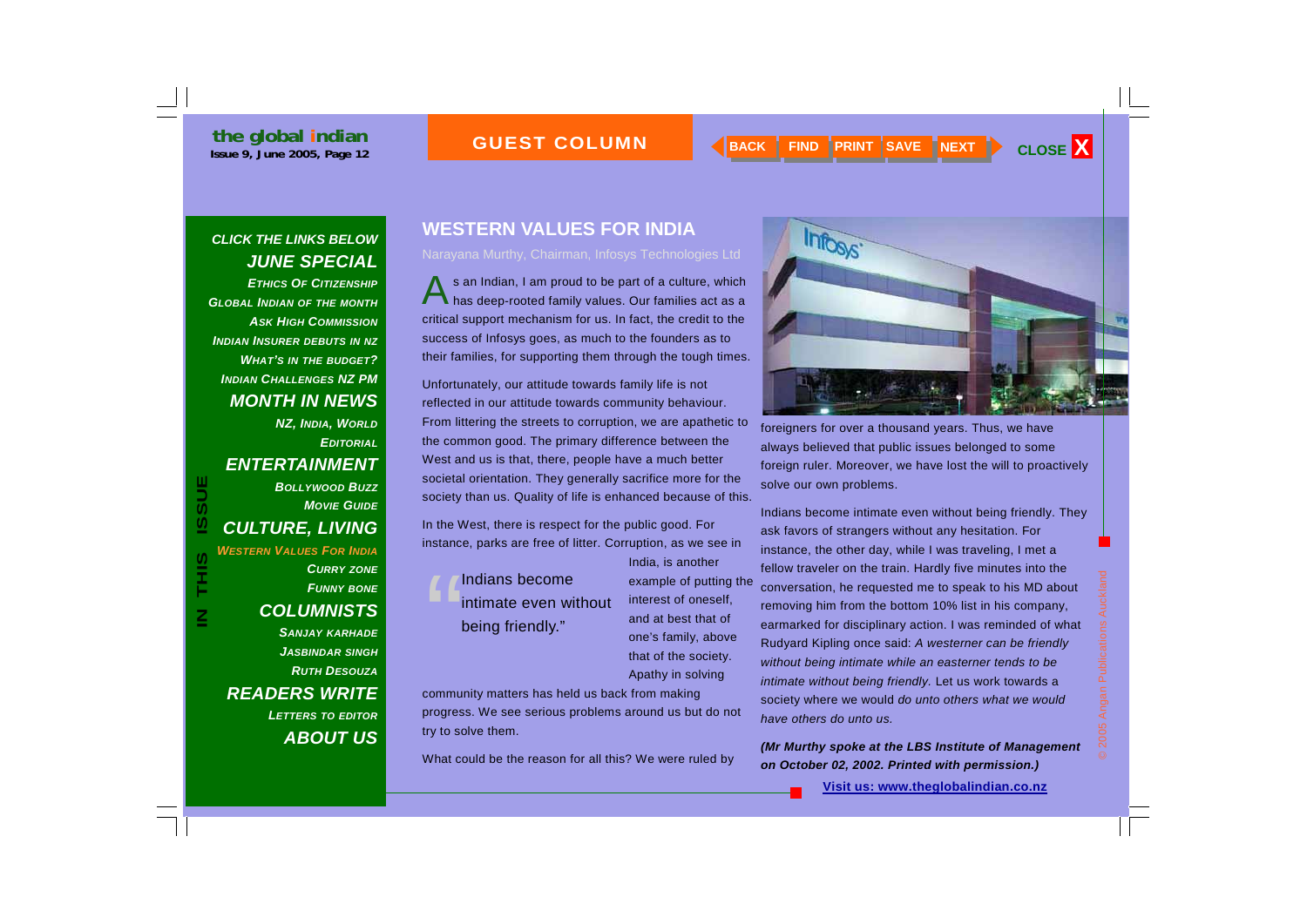### **CURRY ZONE**

### *CLICK THE LINKS BELOW JUNE SPECIAL*

*ETHICS OF CITIZENSHIPGLOBAL INDIAN OF THE MONTH ASK HIGH COMMISSION INDIAN INSURER DEBUTS IN NZ WHAT'S IN THE BUDGET? INDIAN CHALLENGES NZ PM MONTH IN NEWS* 

*NZ, INDIA, WORLD EDITORIALENTERTAINMENT BOLLYWOOD BUZZMOVIE GUIDECULTURE, LIVING WESTERN VALUES FOR INDIACURRY ZONE FUNNY BONE COLUMNISTS SANJAY KARHADE*

**IN THIS ISSUE**

S<br>HIS

 $\mathsf{\Xi}% _{M_{1},M_{2}}^{\alpha,\beta}(\varepsilon)=\mathsf{\Xi}_{M_{1},M_{2}}^{\alpha,\beta}(\varepsilon)$ 

**ISSUE** 

*JASBINDAR SINGH RUTH DESOUZA*

*LETTERS TO EDITOR ABOUT US*

*READERS WRITE* 

### **BUTTER BEAN CURRY (SERVES 4)**

Ashok Kumar Parmar, Dunedin

### **Ingredients**

500gm butter beans

1 large onion

½ teaspoon chilli powder

1 teaspoon: black mustard seeds, turmeric

2 teaspoons: green herb stock, ground cumin, ground coriander

crushed garlic, crushed ginger, garam masala

ajwain/cumin/caraway

¼ cup: oil, green pepper, spring onions

### **Method**

This is a dry curry and should be cooked on low heat to avoid sticking. In a pot heat the oil and the black mustard seeds. Keep covered and fry until the seeds pop (careful not to burn the seeds). Slice the onions, spring onions and pepper. Add onions and sauté until tender. Add all spices except the garam masala. Fry for a few minutes.

Add the butter beans. Mix well and lower the heat to medium. Leave covered for 10 minutes. Mix well again and if sticking to the bottom, add 2 tablespoons of water or oil. Cook on LOW for 30 minutes or until the butter beans are tender. Turn off the heat, add garam masala and leave for a couple of minutes before serving.

Green pepper can be used with the onions. Finely sliced spring onions can be sprinkled with the garam masala at the end of the cooking.

Serve with roti. Great for sandwiches the next day.

**Note:** Because it is very difficult to get fresh butter beans in Dunedin (NZ), I have always used frozen - therefore I add little water. If you use fresh beans, you will need about half to a cup of water so that they do not stick to the pan. All you need to do is simmer it on low heat with the lid on - or use a crock-pot if you

have one.

If using canned beans - use only half of the water that is in the can to start with, and add more if needed - I make pea curry using canned peas and by the time it is ready, I have used all the water/juice from the can - I like my peas mushy! Dry beans will need to be soaked overnight and then cooked with some water. For other dry beans I use a pressure-cooker with lots if water (without soaking overnight).

# INDIAN WEDDINGS (NZ) LTD 0800 MANDAP ... where tying the knot has never been easier! Weddings **Receptions Engagements Stage Decorations**

Please Contact Soni Mudaliar h/Fax: (09) 443-3540 Mob: 027-476-6454 www.indianweddings.co.nz Email - info@indianweddings.co.nz

**Visit us: www.theglobalindian.co.nz**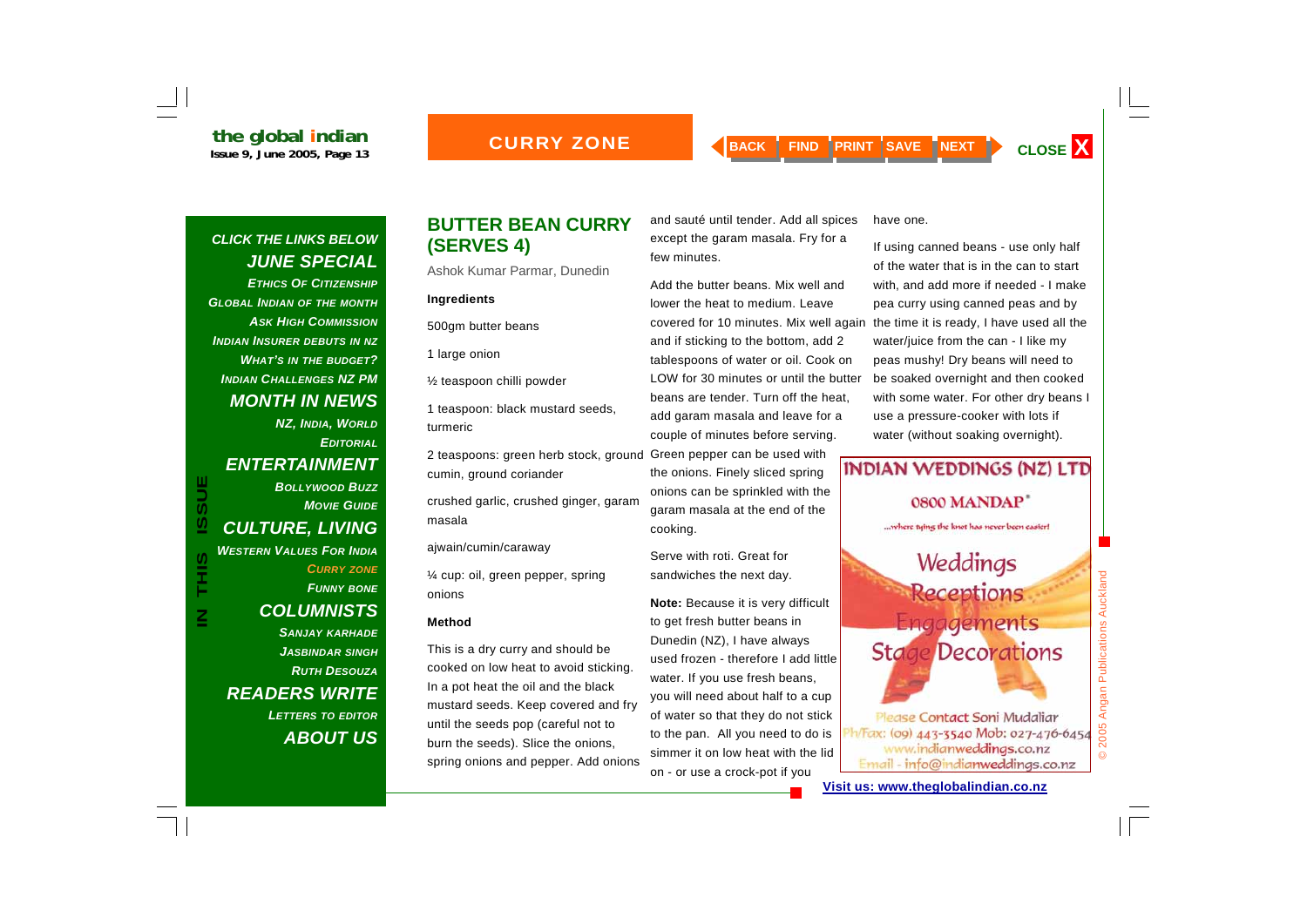### **FUNNY BONE**

### *CLICK THE LINKS BELOW JUNE SPECIAL*

*ETHICS OF CITIZENSHIPGLOBAL INDIAN OF THE MONTH ASK HIGH COMMISSION INDIAN INSURER DEBUTS IN NZ WHAT'S IN THE BUDGET? INDIAN CHALLENGES NZ PM MONTH IN NEWS* 

*NZ, INDIA, WORLD EDITORIALENTERTAINMENT BOLLYWOOD BUZZMOVIE GUIDECULTURE, LIVING WESTERN VALUES FOR INDIACURRY ZONE FUNNY BONE*

**IN THIS ISSUE**

S<br>HIS

**ISSUE** 

*COLUMNISTS SANJAY KARHADE JASBINDAR SINGH RUTH DESOUZAREADERS WRITE LETTERS TO EDITOR ABOUT US*

## **THOSE KIWI QUESTIONS**

Some common questions Kiwis ask Indians and their tongue-in-the-cheek responses:

**Q. You're from India? I have read so much about the country. All the wonderful places, the forests, the snake charmers, the elephants. Do you still use elephants for transportation?** 

A. Absolutely. In fact we used to have our own elephant in our house. But later, we started participating in elephant-ride sharing schemes with our neighbors, to save the air. You see elephants have an "emissions" problem!

### **Q. Does India have cars?**

A. No. We ride elephants to work. The government is trying to encourage ride-sharing schemes.

### **Q. Are all Indians vegetarian?**

A. Yes. Even tigers are vegetarian in India.

### **Q. How come you speak English so well?**

A. You see when the British were ruling India, they employed Indians as servants. It took too long for the Indians to learn English. So the British isolated an "English-language" gene and infused their servants' babies with it and since then all babies are born speaking English.

*Contributed by Sailesh Mathur, Wellington*

### **Welcome home on Air India**



**AI-NZ return fare from New Zealand to India NZ1399 + taxes with minimum connecting time in transit at Singapore. To all major cities in India.** 

**Contact your bonded agent for tickets before 15 June and travel before 31 October.** 

**A wide choice of destinations in India.** 

**Welcome home and feel the air of** 



**6 FAI Building, 220 Queen Street, Auckland Phone: +64 9 3031301; 3034941 Fax: 303 1300 Email: airindia@xtra.co.nz www.airindia.com**

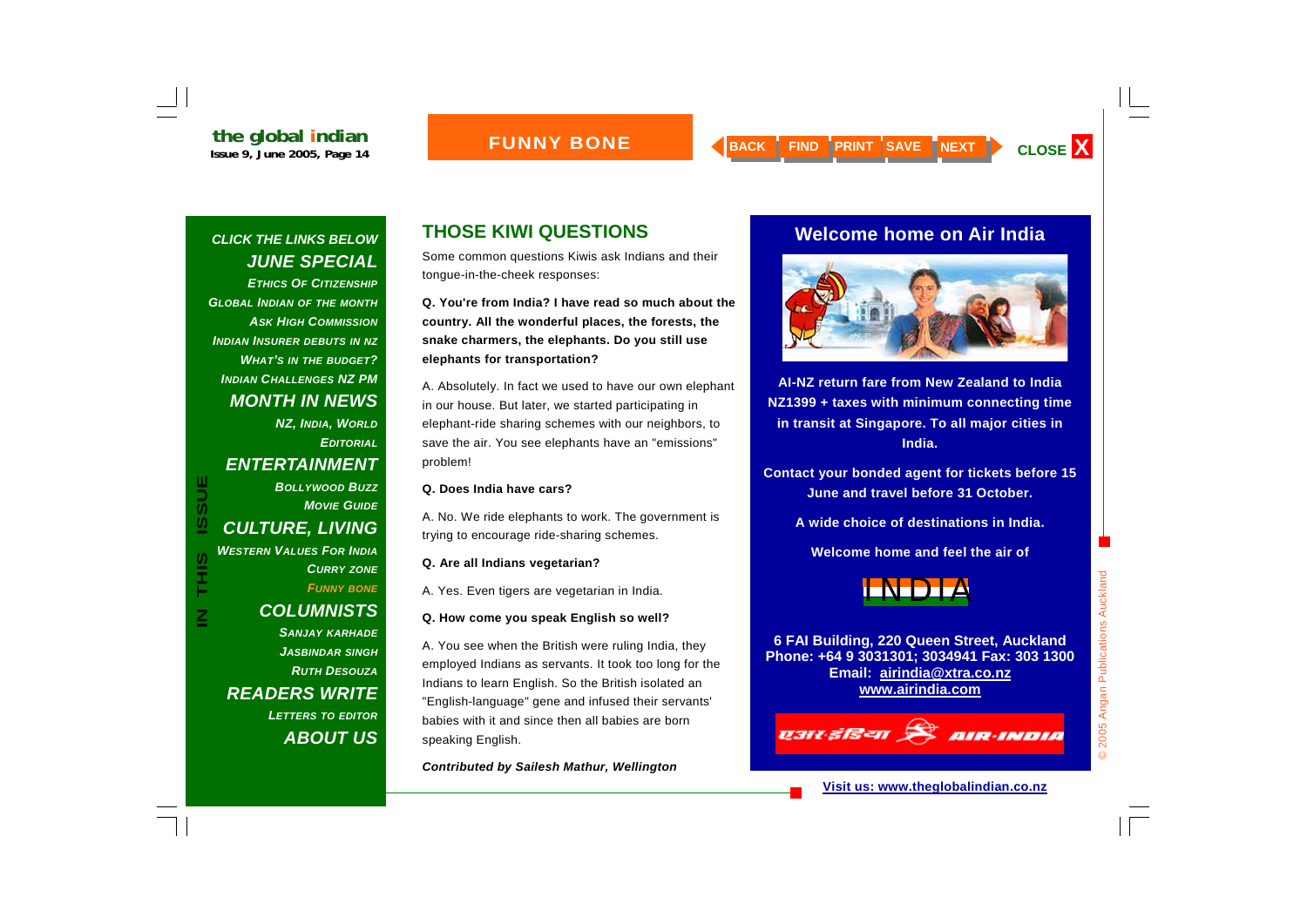### **SIGHTSCREEN**

success!

### *CLICK THE LINKS BELOW JUNE SPECIAL*

*ETHICS OF CITIZENSHIPGLOBAL INDIAN OF THE MONTH ASK HIGH COMMISSION INDIAN INSURER DEBUTS IN NZ WHAT'S IN THE BUDGET? INDIAN CHALLENGES NZ PM MONTH IN NEWS* 

### *NZ, INDIA, WORLD EDITORIALENTERTAINMENT*

*BOLLYWOOD BUZZMOVIE GUIDECULTURE, LIVING WESTERN VALUES FOR INDIACURRY ZONE FUNNY BONE COLUMNISTS SANJAY KARHADE JASBINDAR SINGH RUTH DESOUZAREADERS WRITE*  **IN THIS ISSUERT COLLYWOOD BUZZ**<br> **IN THIS ISSUE** *Sanjay Karhade has been writing on***<br>
<b>ISSUERT COLL TURE, LIVING**<br> **IN THIS ISSUE FOR INDIA**<br> **IN THIS ISSUE FOR INDIA**<br> **IN THIS INSTERN VALUES FOR INDIA**<br> **IN THIS ISSUE F** 

> *LETTERS TO EDITOR ABOUT US*

## **BEWARE GREG!**

Sanjay Karhade

 $\int$  as it a selection process or an election process –<br>that's the question that is haunting me today! With the kind of publicity given to the appointment of the Team India coach, the promise of 24x7x365 coming forth from the 'candidate', a tri-coloured dupatta around his tie-shoeattire and folded hands implied a trifle off-beat meaning to the appointment of Greg Chappell as Team India coach. Frankly, I am not too impressed.

The number of candidates 'invited and discussed', the number of candidates that got 'dropped' even before being invited and interviewed, the under



current – or should we call it an aura – that ran all along with the name Greg Chappell, to me, suggested three things. One, the Board of Control for Cricket in India (BCCI) had already made up its mind. Two, Greg himself was aware of the BCCI's mindset and consequently had enough time to decide the way he will present himself to the cricket-crazy people of India through the media.

Be that as it may, at the outset I am of the opinion – and I would love to fall flat on my face for having made a

 $\blacksquare$  In Australia, it is<br> $\blacksquare$  comparatively easier<br>to drop a celebrated<br>cricketer. In India tough decisions



could mean tougher task ahead."

statement that I am going to – that Greg will not be as successful as John Wright.

Greg has been a great cricketer, has seen the ups and downs in his career, is always in command of what he intends to do and is sincere too. But the one quality that may not be appreciated by the Indian cricket fraternity is his forthright approach and guts to take tough decisions. He will soon find out how difficult it is to make the 'right' choices while putting an Indian XI together, keep everyone happy and also take 'tough' decisions. In Australia, it is comparatively easier to drop a celebrated cricketer. In India tough decisions could mean tougher task ahead.

Notwithstanding the fact that Greg will be enjoying enormous power – and I back the concept, for, it is the coach who is in closer touch with the team than even the selectors – my gut feeling tells me that ego-clashes are on cards. Greg knows no mincing of words. And the powers that be in BCCI know nothing but that! I wish Greg – one of my favourite batsmen – loads of patience and great

**Visit us: www.theglobalindian.co.nz**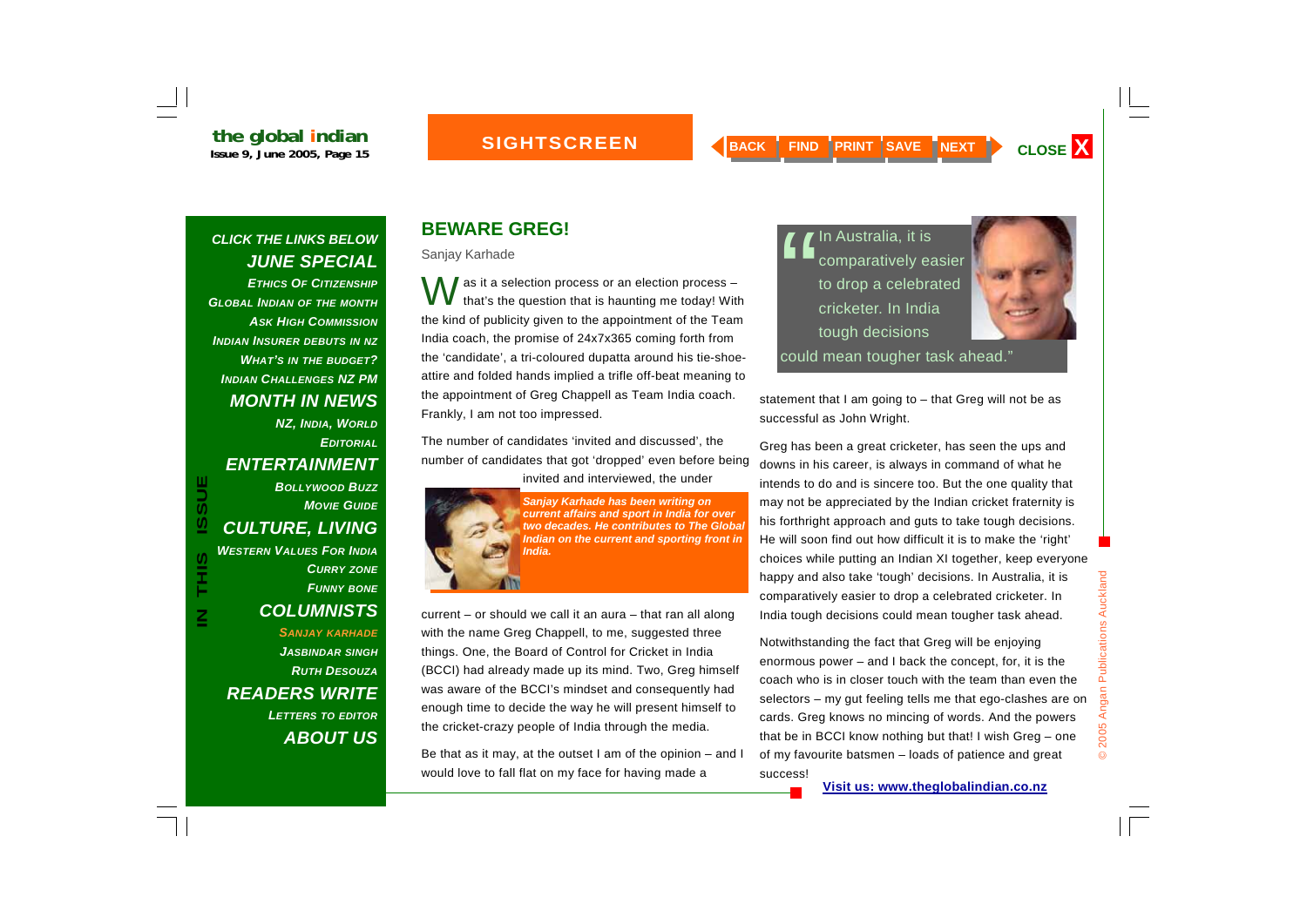### *CLICK THE LINKS BELOW JUNE SPECIAL*

*ETHICS OF CITIZENSHIPGLOBAL INDIAN OF THE MONTH ASK HIGH COMMISSIONINDIAN INSURER DEBUTS IN NZ WHAT'S IN THE BUDGET? INDIAN CHALLENGES NZ PM MONTH IN NEWS* 

*NZ, INDIA, WORLD EDITORIALENTERTAINMENT BOLLYWOOD BUZZMOVIE GUIDECULTURE, LIVING WESTERN VALUES FOR INDIACURRY ZONE FUNNY BONE COLUMNISTS SANJAY KARHADE JASBINDAR SINGH RUTH DESOUZAREADERS WRITE LETTERS TO EDITOR*

**IN THIS ISSUE**

**SIHL** 

**ISSUE** 

*ABOUT US*

### **FREE YOURSELF FROM THE TYRANNY OF 'SHOULDS'**

Jasbindar Singh

e think of the Gold Coast as being bright and<br>sunny, right? Well it was nothing like it, driving in the rain from Brisbane for a conference last month. I had to adjust my perception and feeling of disappointment, which was lifted somewhat by the very warm and positive welcome of the Marriott front line staff at Surfers' Paradise.

- Well a quick check into my room showed up fantastic surf views on the one side and ritzy houses with their own private
- I begin to enjoy the contrast of the hot coffee with the coolness of the rain, the safety of the sidewalk compared to the vast mass of powerful ocean."

piers on the other! So with a brollie in hand, I decided to embrace the elements and take a walk towards the ocean and find some lunch. Walking down the beachfront, I found myself musing about the mental pictures we have of how life 'should' be. The overt and conscious to the more covert or sub-conscious expectations we have of ourselves, life, other people and even something as unreliable as the weather! And how we moan and groan when things do not show up, as they 'should' have.

In psychological terms, 'should' is actually a dangerous word! It tends to be rigid, imposing and dogmatic although the conference!

naturally there are times when 'shoulds' have their rightful place as in set policies, procedures and protocols. In the words of Tao Te Ching, "whatever is flexible and flowing will tend to grow, whatever is rigid and blocked will wither and die." So what are some 'shoulds' in your life? Are these working for you or restraining you? You could try replacing 'should' with a 'could' which is much more generative and choice giving.

Gary Zukov, in "The Seat Of The Soul" writes, "if you are unkind to yourself, you will be unkind to others, and if you

are negligent of yourself you will be

that to others. Only by feeling

*Jasbindar Singh is a business psychologist and executive coach. www.sqconsulting.co.nz* 



compassion for yourself can you feel compassion for others." How much compassion are you able to muster when things do not go your way?

As I look out to the ocean, I am in awe of the strong, energetic bodies doing a rhythmic dance with nature on their very cool surfboards. I begin to enjoy the contrast of the hot coffee with the coolness of the rain, the safety of the sidewalk compared to the vast mass of powerful ocean, the smell of the tropical frangipanis in full bloom in all their majestic glory and I feel replete. The downpour has eased…. a brisk walk back to the hotel and bring on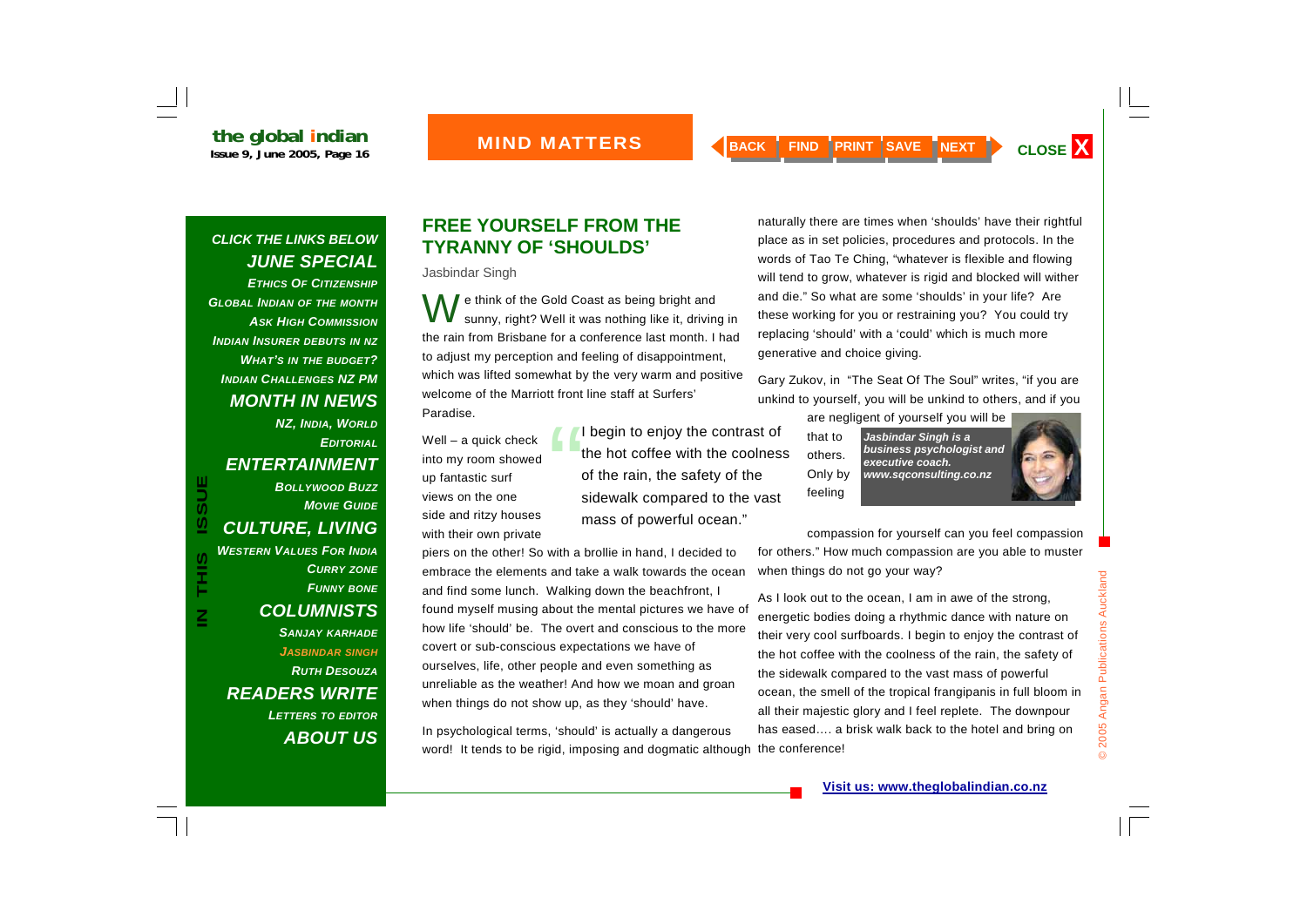### *<u>OUR IDENTITY</u>*

### *CLICK THE LINKS BELOW JUNE SPECIAL*

**the global indian** 

*ETHICS OF CITIZENSHIPGLOBAL INDIAN OF THE MONTH ASK HIGH COMMISSIONINDIAN INSURER DEBUTS IN NZ WHAT'S IN THE BUDGET? INDIAN CHALLENGES NZ PM MONTH IN NEWS* 

*NZ, INDIA, WORLD EDITORIALENTERTAINMENT BOLLYWOOD BUZZMOVIE GUIDECULTURE, LIVING WESTERN VALUES FOR INDIACURRY ZONE FUNNY BONE COLUMNISTS SANJAY KARHADE JASBINDAR SINGH*

**IN THIS ISSUE**

S<br>H<br>H<br>H

 $\mathsf{\Xi}% _{M_{1},M_{2}}^{\alpha,\beta}(\varepsilon)=\mathsf{\Xi}_{M_{1},M_{2}}^{\alpha,\beta}(\varepsilon)$ 

**ISSUE** 

*RUTH DESOUZAREADERS WRITE LETTERS TO EDITOR ABOUT US*

### **LET'S CELEBRATE EVERY SUCCESS**

### Ruth DeSouza

ast month I had the privilege of<br>attending the Pacific Women's Achievement Breakfast. Women from all over the Pacific and from many different professional groups came together with one common goal - to honour, acknowledge and celebrate the achievements of other Pacific women. What impressed me most was that these women celebrated every achievement, no matter how big or how small it might appear to be.

The irony was not lost on me that in our own community, we are more likely to scythe through the tall poppies\*. Do we think that by celebrating others we diminish our own achievements? The success of others in our community matters. Their success is our success. The time has come for us to celebrate each other's achievements in our ethnic communities.

As author Wayne Dyer says "if we

have a scarcity mentality, it means that we believe in scarcity, and that we Become a part of evaluate our life in terms of its lacks." When someone else succeeds, do you start building a see their success as a good thing? Are you happy for them or are you jealous? Does their success take opportunities away from you? If we

In our own community, we are more likely to scythe through the tall poppies."

see success as limited and adopt a scarcity mentality there is no room to celebrate.

We have vibrant, lively, smart ethnic communities in New Zealand. They are built on the shoulders of those that came before us, paving the way for us to follow. Now it's our turn to lead. I want to challenge you all to make a stand for success. Let's start by acknowledging the contribution of our friends and colleagues. Look around and start noticing what is working, instead of what's not working. Stop protecting your resources and start sharing them for the betterment of our

communities. the solution and community that cares, shares

*nurse.* 

and celebrates. *Ruth is a researcher, educator and* 

*[Editor adds: \* We mental-health explain the Tall Poppy Syndrome* 

*(TPS) for our non-Australasian readers. This is a term used for Australians and New Zealanders who have a reputation for resenting the success of others. Apparent cases of TPS can often be explained as resentment not of success but of snobbery and arrogance. Thus, Australians and New Zealanders are often self-deprecating (Source: Wikipedia). The Global Indian celebrates the success in the community every month through our flagship feature "TGI of the month"]* 

*Note: Ruth has recently launched a pan-ethnic e-mail list for members of ethnic communities. To join, visit: www.edemocracy.co.nz/aen*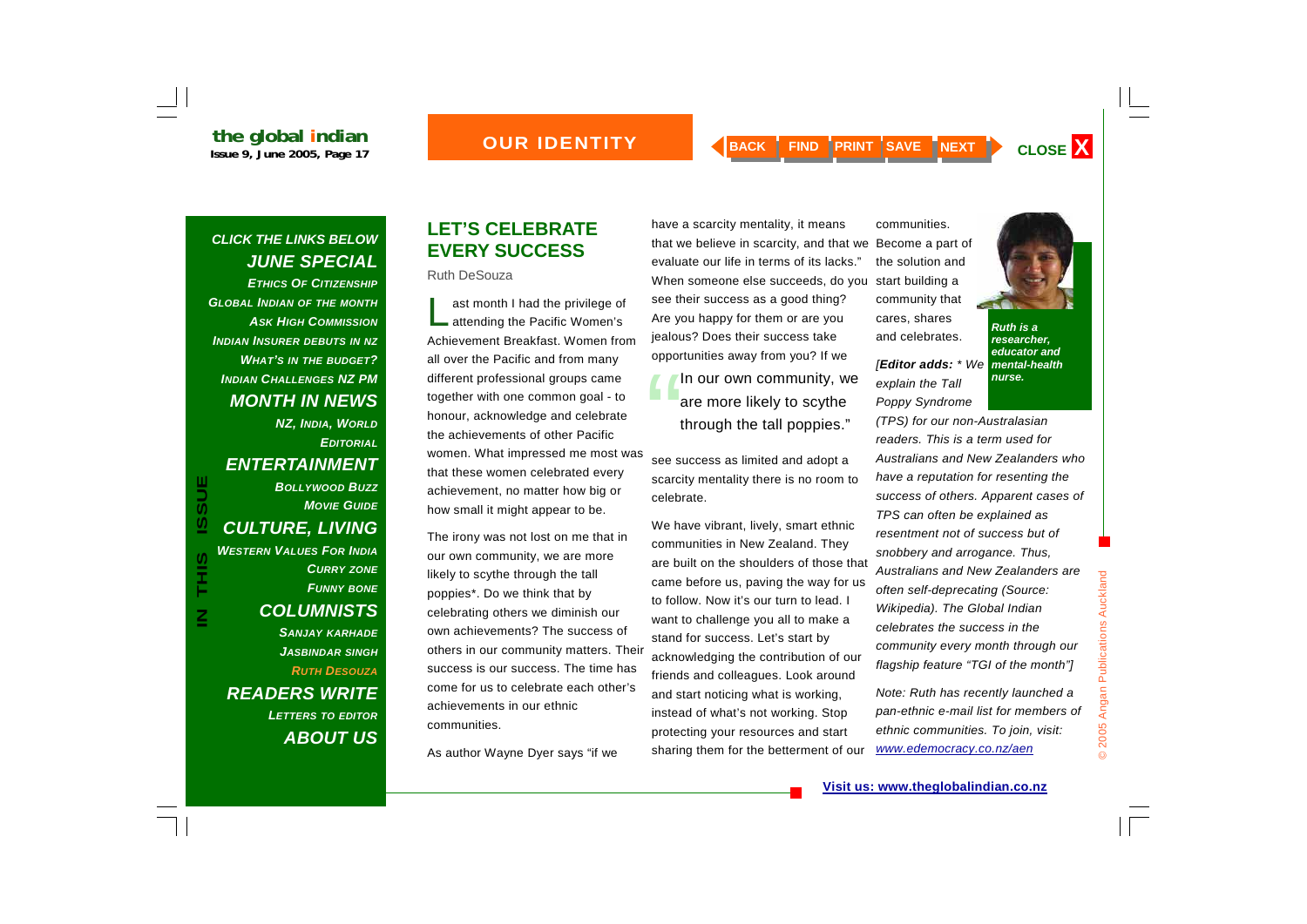### *CLICK THE LINKS BELOW JUNE SPECIAL ETHICS OF CITIZENSHIP*

*GLOBAL INDIAN OF THE MONTH ASK HIGH COMMISSIONINDIAN INSURER DEBUTS IN NZ WHAT'S IN THE BUDGET? INDIAN CHALLENGES NZ PM MONTH IN NEWS* 

*NZ, INDIA, WORLD EDITORIALENTERTAINMENT BOLLYWOOD BUZZMOVIE GUIDECULTURE, LIVING WESTERN VALUES FOR INDIA*

**IN THIS ISSUE**

**SIHL** 

 $\overline{\mathsf{z}}$ 

**ISSUE** 

*CURRY ZONE FUNNY BONE COLUMNISTS SANJAY KARHADE JASBINDAR SINGH RUTH DESOUZAREADERS WRITE LETTERS TO EDITOR ABOUT US*

### **WHY NOSTALGIA FOR THE NRI?**

am on a short-term assignment in New Zealand from India.<br>When I speak with Indians here, I hear a kind of nostalgia for India in their voice. These NRIs don't vote in India, don't pay taxes there, yet they live with a nostalgic feeling about India, trying to hold on to the image of India that they had once seen and lived in. Yet, when they visit India, they don't have patience for her realities - the infrastructure, the system and the very culture of which they boast of in a foreign land. Their image of India is different from our - Indians who live in India image of India. I don't have any grudges against NRIs. I just want them to face reality. I just want them to understand that you were once part of this legacy. In slightly over 50 years, we created this nation to be one of the biggest economies. Before I forget, I must congratulate you on a great e-zine. I wish we had such publications in India. I'll love to read The Global Indian even after I go back to India.

### *(name withheld on request)*

### **KEEPING IN TOUCH**

I live in south Africa, and it's fantastic to hear of other Indians around the world, and what everybody is getting up to. The journalistic style is fabulous, I have forwarded this to all my pals here. Keep up the excellent work!

### *Trusha Singh, South Africa*

*We welcome letters to editor. All correspondence to the editor will be considered for publication, unless specified otherwise.*

# Marketing professionals

We are looking for part-time marketing professionals for selling advertising space for The Global Indian, New Zealand's fastgrowing e-zine for the Indian community. You can be living anywhere in New Zealand, and work at your convenient time. Excellent commission rates. Choose your own hours, since this is a freelancing position. Great opportunity to earn and gain valuable New Zealand experience. Past experience and contacts preferred but not necessary. You must be permanent resident. Please email your CV at the earliest with "marketing professionals" in the subject line. No telephonic enquiries will be entertained.

## **The Global Indian, your partner for success**

**Email: jobs@theglobalindian.co.nz**